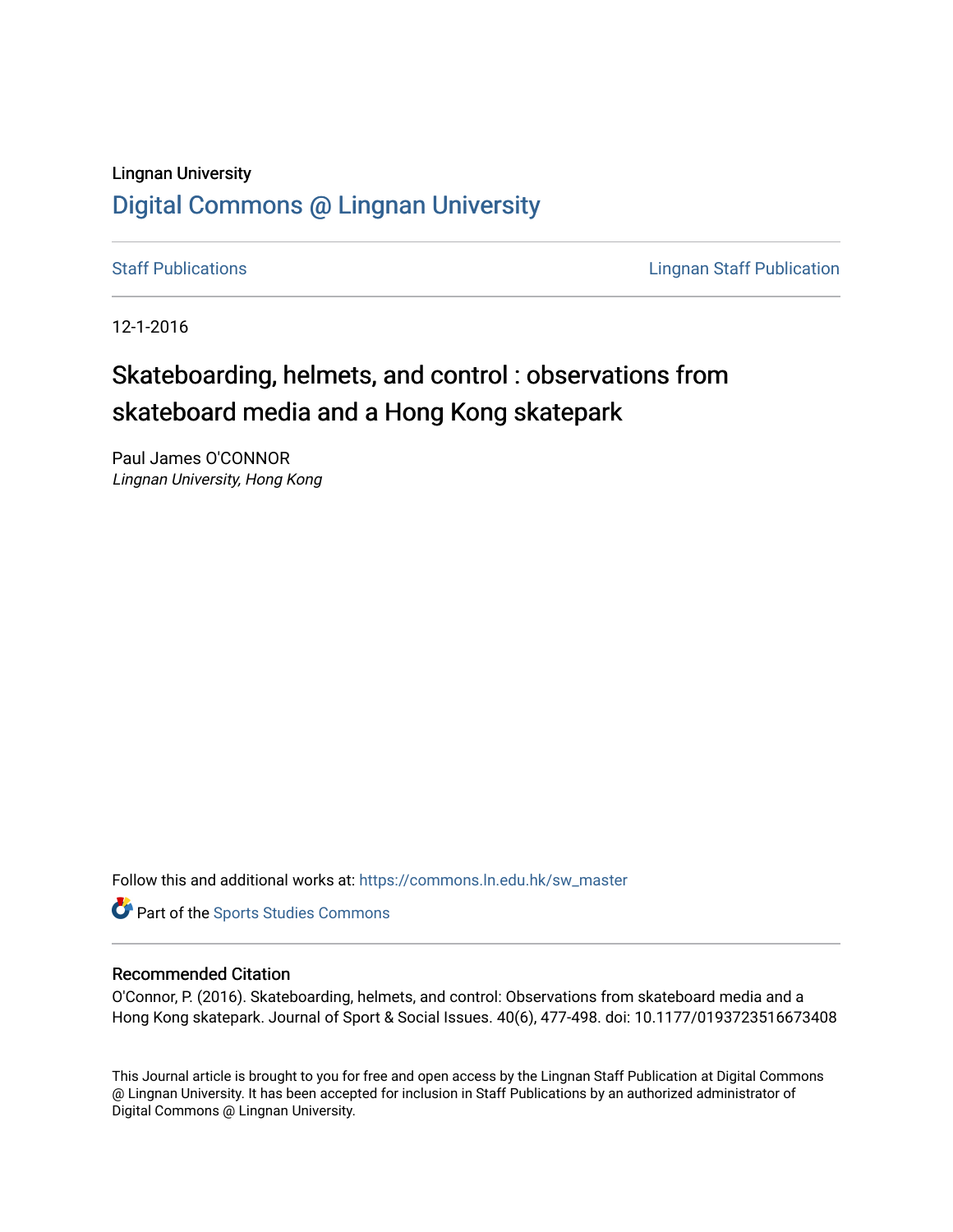# **Skateboarding, Helmets, and Control: Observations from Skateboard Media and a Hong Kong Skatepark.**

# **Pre-published version accepted by Journal for Sport and Social Issues.**

O'Connor, Paul. 2016. "Skateboarding, Helmets, and Control: Observations From Skateboard Media and a Hong Kong Skatepark." *Journal of Sport & Social Issues*. doi: 10.1177/0193723516673408.

#### **Abstract**

Skateboarding has a global reach and will be included for the first time in the 2020 Olympic Games. It has transformed from a subcultural pursuit to a mainstream and popular sport. This research looks at some of the challenges posed by the opening of a new skatepark in Hong Kong and the introduction of a mandatory helmet rule. It explores attitudes to helmets in skateboard media, the local government, and among the skateboarders who use the new skatepark. It argues that helmet use is not only an issue of safety but also an issue of control. From the skateboarders' perspective, it is about participant control over their sport, and from a government perspective, it is about accountability. The contrast between the two approaches is explored through the concepts of edgework and audit culture. As skateboarding continues to become a mainstream sporting activity, such issues of control will prove to be more relevant and must be negotiated in partnership. The growth in new skateparks, many of which are concrete, underlines the need for this discussion. It is argued that helmet use will continue to be a site of conflict as skateboarding becomes further incorporated into a mainstream sport, and that how helmets are represented in skateboarding will come to indicate who has control over the sport.

# **Introduction**

*A young man approaches the skatepark and he finds the gate padlocked. The security guard points to his head saying 'Tau Kwai" (*頭盔*). He refuses to let the man in unless he has a helmet. The man opens his backpack and shows the guard his helmet.*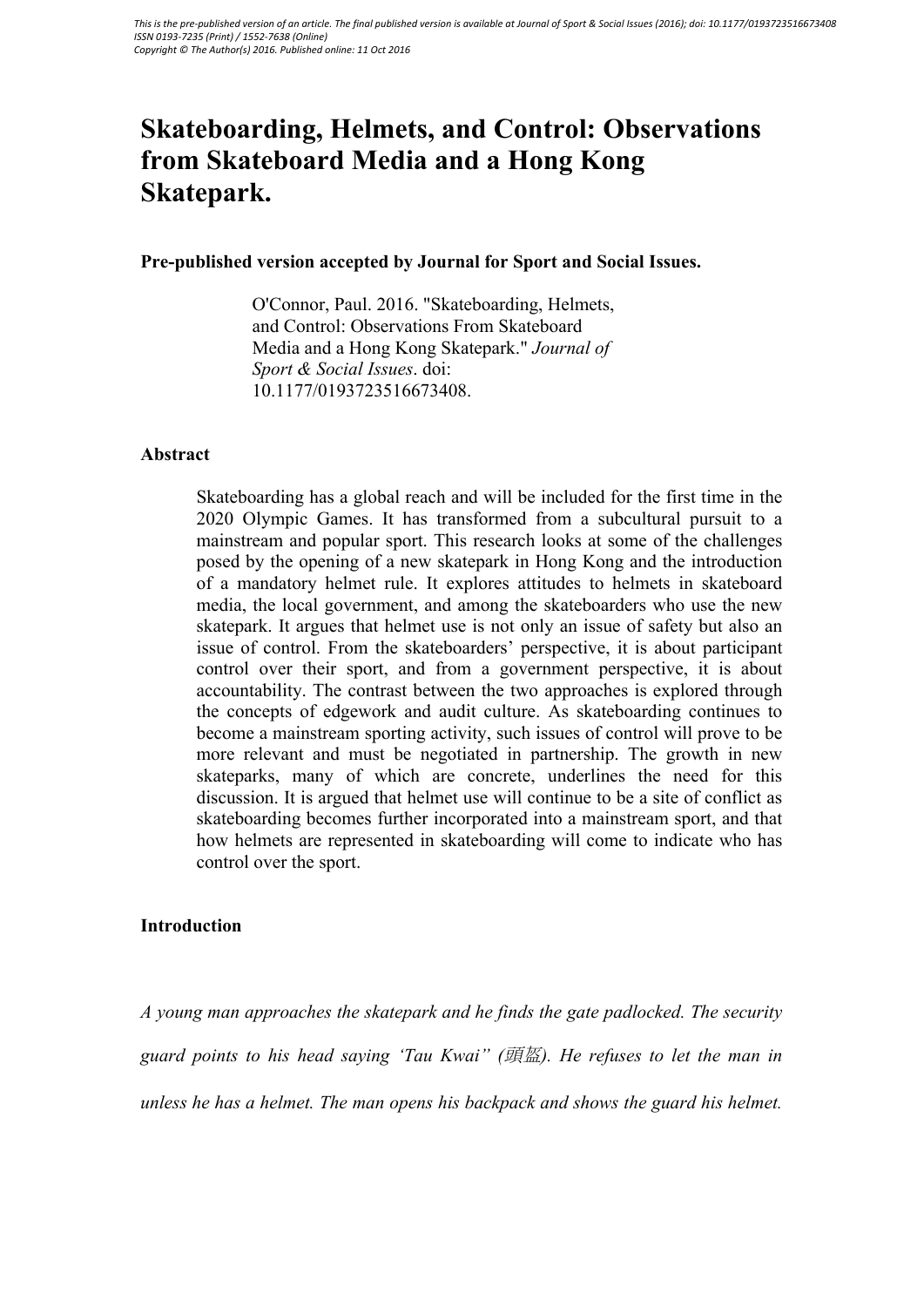*The gate is then unlocked. Having gained access he enters the skatepark and zips up his bag leaving the helmet inside and proceeds to skateboard around the park.*

This paper explores the issue of helmet use by skateboarders through an analysis of skateboard media and a case study of a Hong Kong skatepark with a mandatory helmet rule. It seeks to understand why skateboarders choose to not wear helmets, and why the Hong Kong government continues to keep large parts of a publicly funded skatepark off limits to users regardless of the safety equipment they wear. The discussion provides a transnational comparison to research on skateboarding and reveals some of the challenges skateboarders and government departments face as they pursue often-contradictory interests. In both the media analysis and case study presented, a variety of contested views about helmet use appear as an unresolved aspect of skateboarding's growing popularity and shift towards recognition as a mainstream sport. Underlying these conflicts are cultural perceptions of risk, attitudes to voluntary risk taking, and issues of control and accountability. The paper concludes by addressing how control is a central concern of skateboarders with regard to helmet use at the TKO park and similarly control is a key issue for the government department that manages the skatepark.

#### **Skateboarding: A Shift to the Mainstream**

Over the last 20 years skateboarding has seen a considerable rise in popularity with its own global superstar in the guise of Tony Hawk, mass endorsements, the X-Games, and video game franchises. The popularity of skateboarding in the 1970s has been well documented as has its subsequent demise in the late 70s and late 80s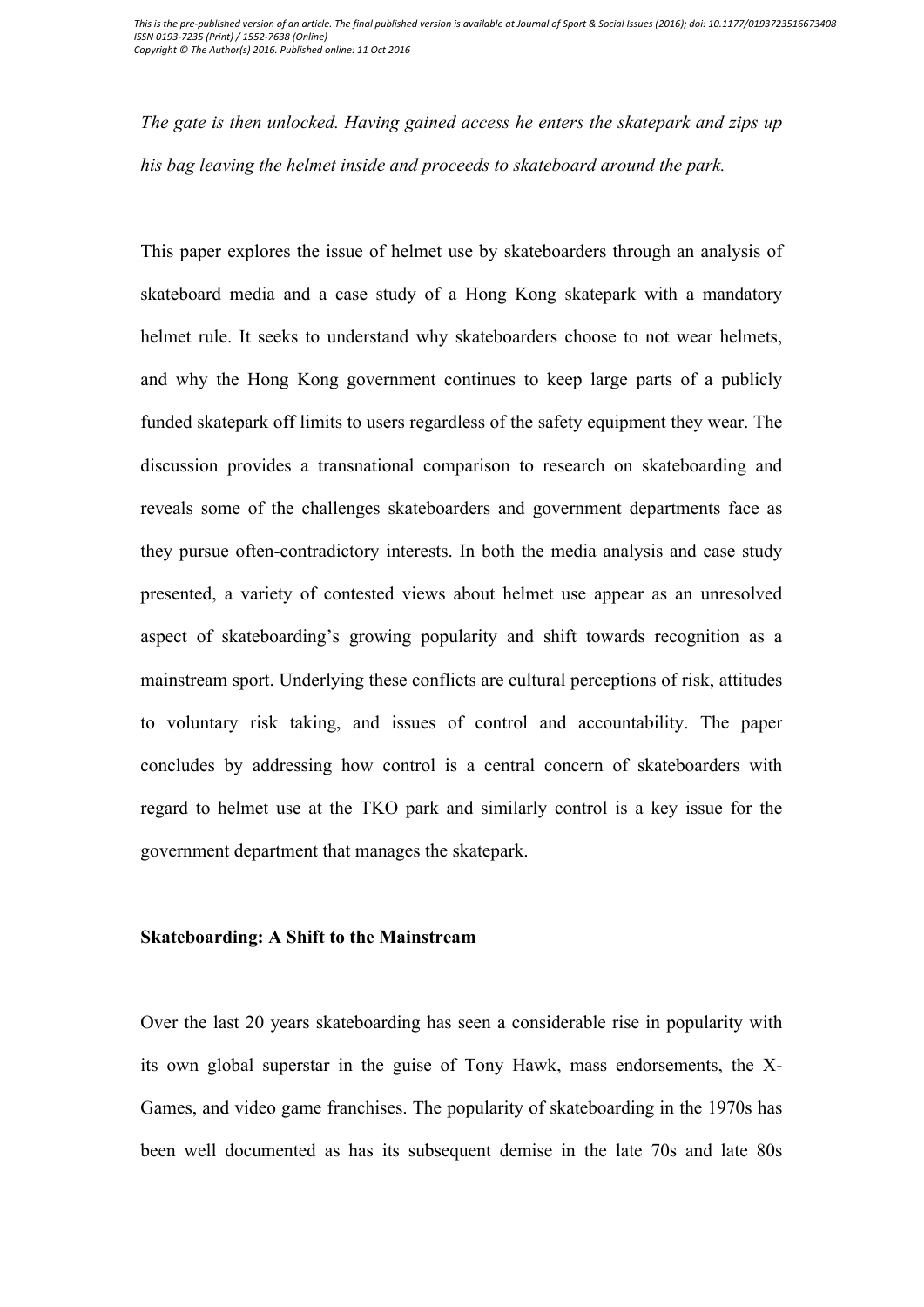(Borden 2001; Yochim 2010). Helmet use has fluctuated through different eras of skateboarding as have concerns about safety. The current popularity of skateboarding is most clearly connected to the legacy of subcultural street skateboarding in the 1990s. This practice eschewed helmets and other safety gear as skateboarders used their boards as tools for urban appropriation, that was typified by its freedom, spontaneity, and creativity.

The growth in skateboarding is demonstrated by its pending inclusion as a new sport at the 2020 Tokyo Olympic Games (Surfer Today 2015, BBC Sport 2015). The shift of skateboarding from a subcultural activity to a diffuse mainstream sport is difficult to chart because skateboarders are generally not members of sporting clubs or teams, and do not rely on organised events to participate. Estimates of skateboarders globally are accordingly vague but suggest numbers in excess of 12 million in the United States and as high as 50 million globally (Hanlon 2009). One informative measure of the growth of skateboarding is represented in the increasing number of skateparks being built in towns and cities throughout the world. Borden (2001:68-84) states that in 1997 there were 165 skateparks in the United States, by 2014 that number had grown to 3500, an increase of 2021% (Transworld Skateboarding 2014). In addition to this growth the United States Centre for Disease Control has recommended that an additional 9000 skateparks be built across the country to meet the needs of existing users and to support healthy lifestyles (Transworld Skateboarding 2014). One website records 9371 skateparks worldwide (Concrete Disciples 2015) an estimate that may well be conservative as it notes only six of Hong Kong's 14 skateparks. The growth in skateparks worldwide is also accompanied by moves to preserve some skateparks as heritage sites indicating that skateboarding has a recognised cultural legacy (Brown 2014).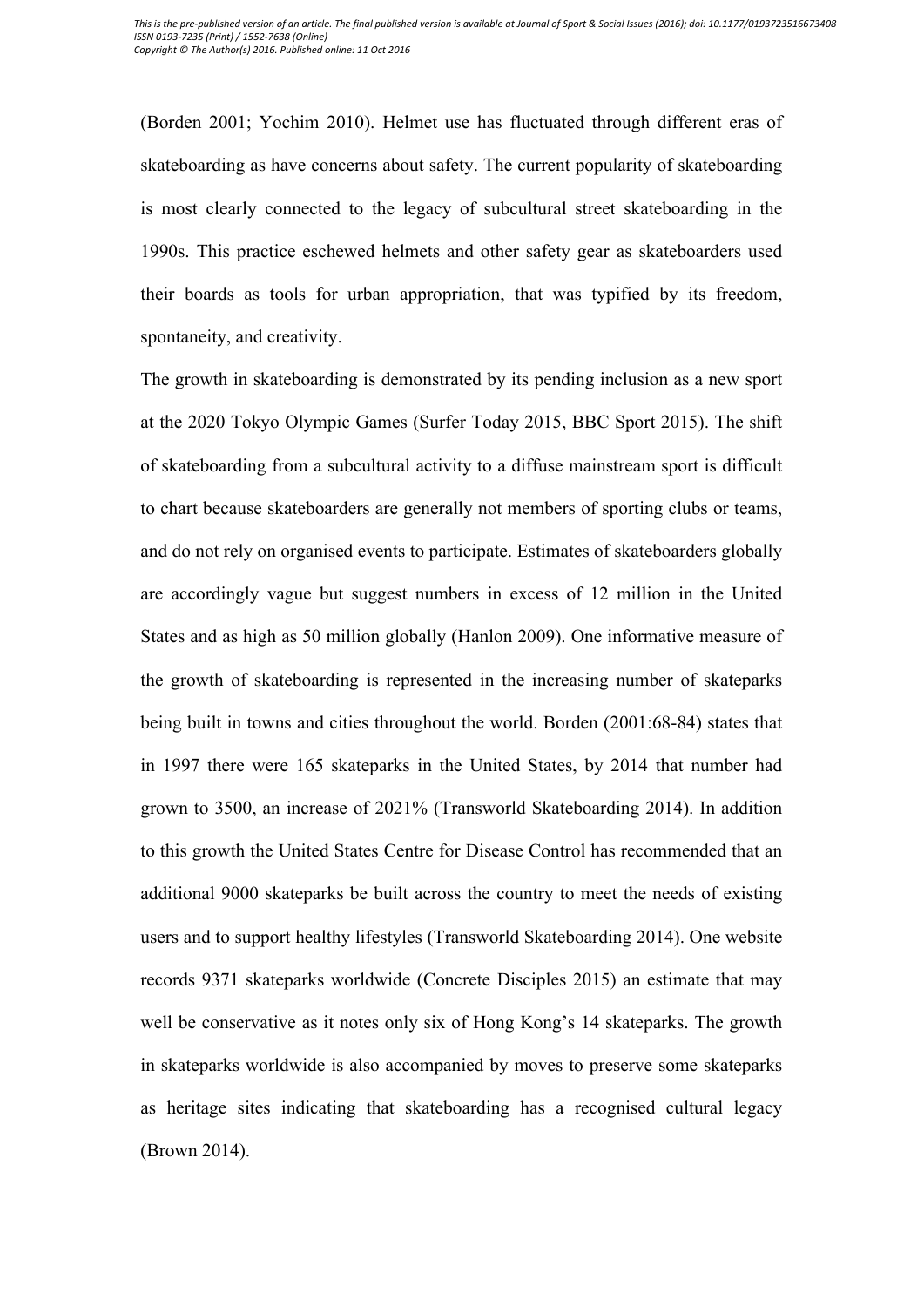The growth in skateparks signals a new set of problems for local governments who manage these facilities, and seek to keep users safe. At the heart of this problem is a contradiction. On one side there is a celebration of the lauded benefits of recreational risk taking in sports such as skateboarding, snowboarding, and parkour (Wheaton 2013). In opposition there is increasing governmental control and commercial interest in skateboarding which ultimately alters the way in which skateboarding is practiced and legitimised (Howell 2008). The primary mode of governance has been legislation enacted in various countries worldwide to keep skateboarders out of city centres and to fine skateboarding in public places (Borden 2001: 251). This type of governance has been extended by designing city centres to actively deter and exclude the practice of skateboarding (Borden 2001: 254, Woolley, Hazelwood and Simkins 2011). Skateparks have become a way to offset this exclusion and make skateboarding legitimate in designated spaces. This serves to both confine skateboarding geographically, often to peripheral urban spaces (Jenson et al 2012), and impose rules of usage (BBC 201).

Helmet use is the key focus of this discussion. How can we make sense of the fact that not wearing a helmet in skateboarding, which is generally regarded as a 'risky' activity, is the norm? Skateboarding and risk have been explored in existing research (Kelly, Pomerantz and Currie 2006; Young and Dallaire 2008; Attencio, Beal and Wilson 2009), but the issue of helmet use is often peripheral in these discussions, just as its discussion is marginal or absent in niche skateboard media, an important feature of the discussion explored below. A number of works have also taken a quantitative approach to risk assessment and injuries in skateboarding (Everett 2002; Sharma 2015) but again provide little insight to the issues surrounding helmet use. This paper asks how is helmet use represented and discussed in popular skateboard media, how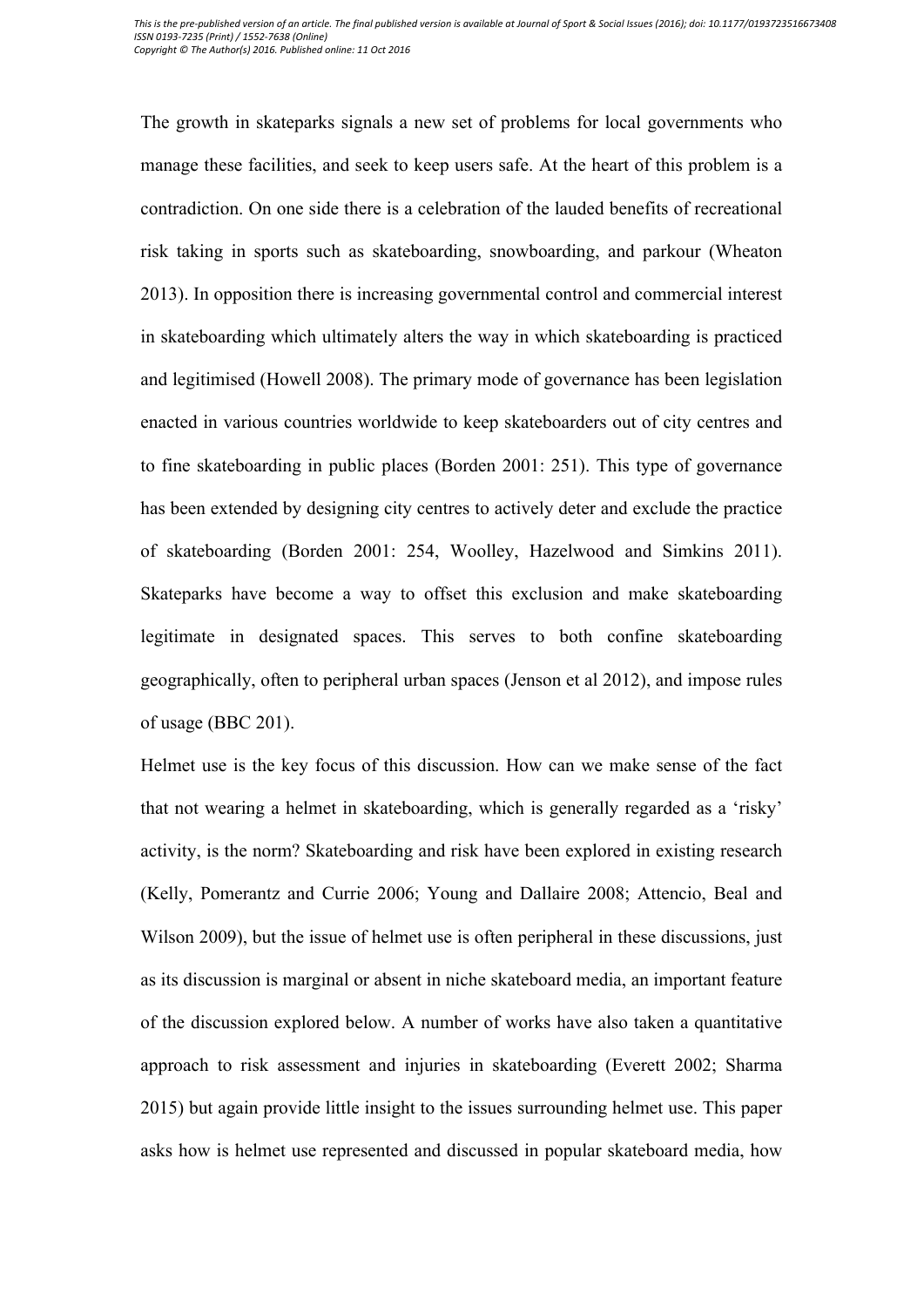and why a helmet rule has been enforced in a Hong Kong skatepark, and what are the attitudes of skateboarders to helmets at that skatepark?

Changes in skateboarding over the last two decades have resulted in a host of new and open attitudes to the sport. Lombard (2010: 475) identifies this shift in the way skateboarding has been increasingly incorporated into 'commercial and governmental processes' and how, as Thorpe and Rinehart (2012) argue, action sports NGOs have become a vehicle for neo-liberal ideologies and economics. In this analysis skateboarding can be understood as increasingly conforming to what Harvey (2005: 5) has called the 'conceptual apparatus' of neoliberalism. This is perhaps nowhere more apparent in the contemporary moment than in the esteem and merit awarded to individual work and entrepreneurial activity (Harvey 1989: 171). Skateboarding, as an individual, skilled, and risky pursuit, fits seamlessly into neo-liberal pedagogies of self-management and independence as Howell (2008) has noted. This, combined with the potential health benefits of an active young population in an era of portable online media and inexpensive junk food, continues to be a driving reason for the support given to skatepark construction. It is however important to highlight that while skateboarding is increasingly recognised as an activity that can be celebrated as congruent with mainstream values, to many skateboarders the purpose of skateboarding is not to develop a work ethic, to channel creativity, or to maintain a healthy weight. Many skateboarders retain a subcultural identity and are deeply sceptical of skateboarding being represented as a sport (Jenkem Staff 2014), a facet of a Nike marketing campaign (see www.dontdoitfoundation.org), or the Olympics (Wharton 2015). To many people skateboarding is a pleasurable activity that delivers friendships and a cultural identity. Just as governments and educators are increasingly willing to include and recognise skateboarding as a schema for success in the neo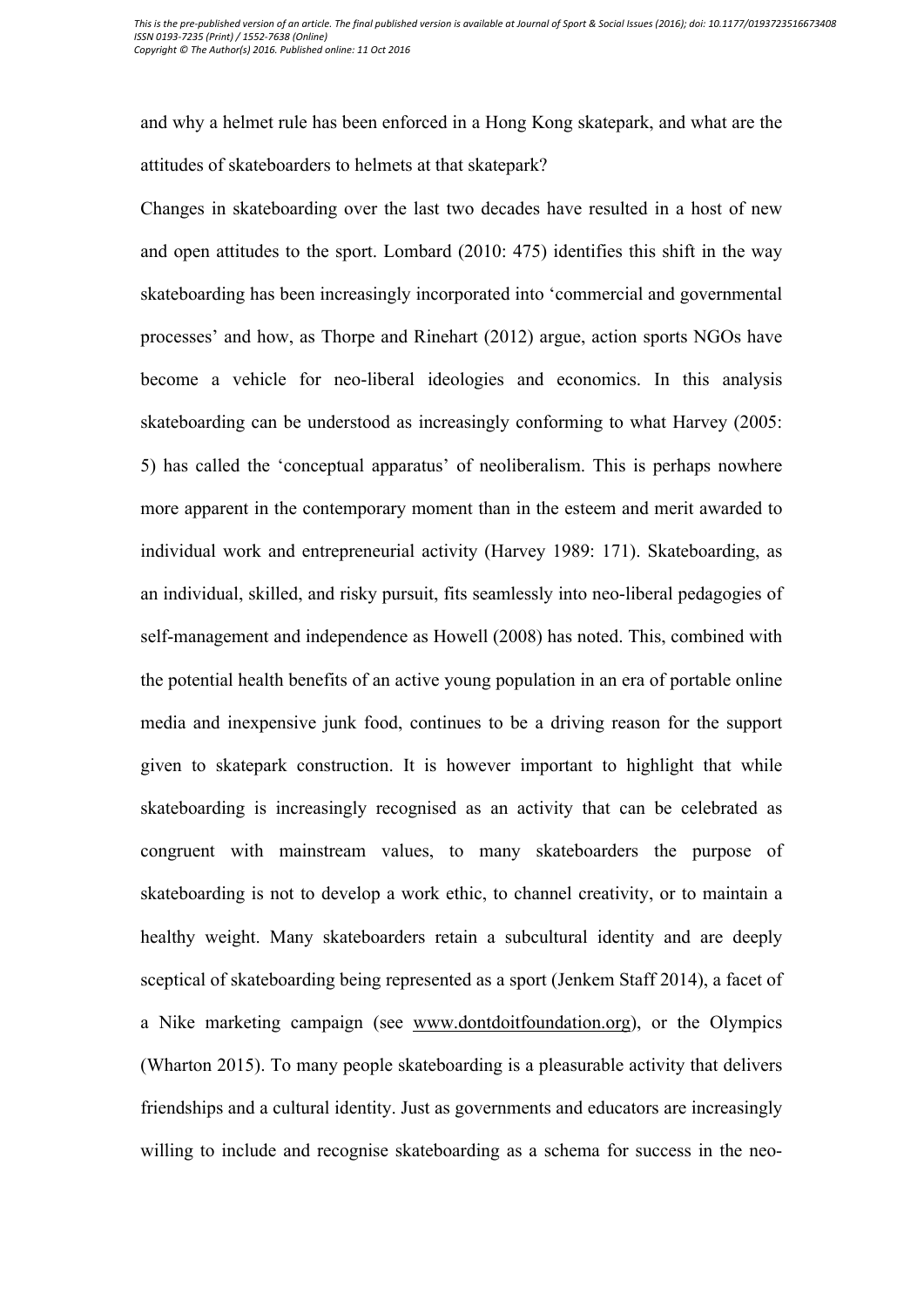liberal economy, skateboarders may similarly adopt this rhetoric in order to acquire more access and provisions for skateboarding. On reflection, both parties co-operate and share elements of a common language while pursuing their own interests and objectives.

### **Framing Skateboarding in Hong Kong**

This paper explores the issue of helmet use with reference to a Hong Kong skatepark, TKO (Tseung Kwan O) that opened in 2014. Hong Kong provides a unique transnational contrast to much of the existing work on skateboarding. It builds on work performed by Wheaton (2013) in South Africa and Thorpe's (2104) broad analysis of transnationalism and media in action sports. As a Special Administrative Region of China with a population of over 7 million people, Hong Kong has a hybrid identity as a post-colonial space between East and West. Fundamentally skateboarders in Hong Kong share a knowledge and cultural repertoire of style, embodiment, and values that places them as part of the global skateboard community. Local specificities present interesting nuances in how skateboarding is practiced in the city. For example the urban density of Hong Kong means that street skateboarding is often a nocturnal activity as it is only late into the night that Hong Kong's streets and plazas become empty. Over the past decade the territory has been a node for touring skateboard teams passing through East Asia and visiting China, a form of patronage and publicity bolstered by the transnational social and business networks of various figures in the Hong Kong skateboarding scene. The importance of skateboarding in China is all too apparent to the average North American skateboarder who will most likely be familiar through video footage of well known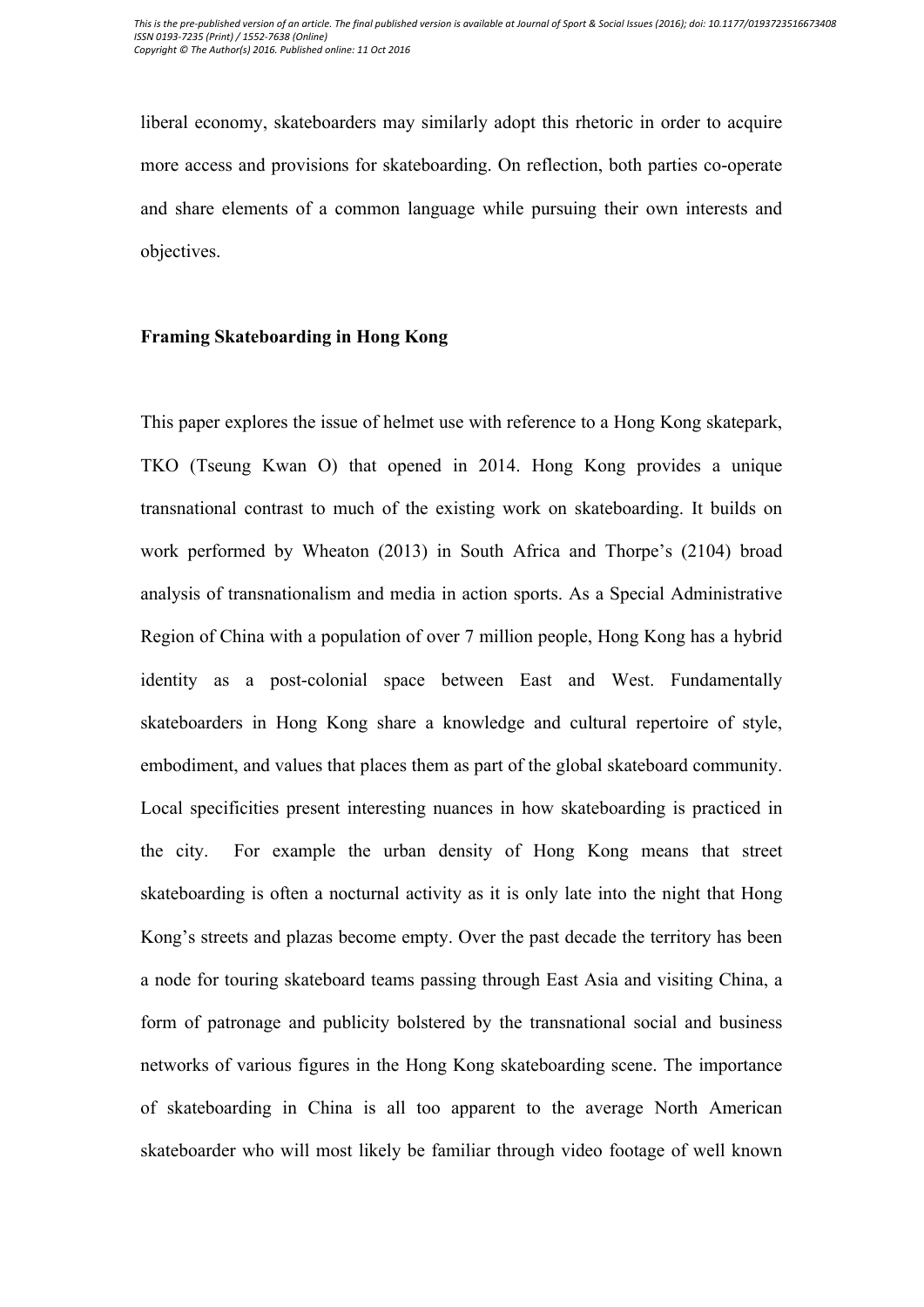skatespots in cities such as Shenzhen, Guangzhou, Shanghai, and Beijing. American professional skateboarders have been flown out to Chinese cities to record one or two tricks in order to complete their video parts. This practice is indeed a product of the fact that Chinese cities have a surplus of accessible office plazas and urban architecture well designed for the purpose of skateboarding. At the same time these cities lack anti-skateboarding legislation and enforcement (Vice Sports 2015). China has provided an economic way to film and document skateboarding and it also represents an enormous market for skateboard companies (Woo 2014). The increasing importance of skateboarding in China, both in terms of business and participation has received little acknowledgement in academic work. Sedo's (2010) seminal analysis of skateboarding in China provides an historic context from which more work must develop. While being part of China, Hong Kong retains its own legal system and cultural distinctiveness, an identity that is also apparent in its cosmopolitan skateboarding community that has its own diverse history. Skateboarding's popularity in the 1970s extended to Hong Kong (Mafai525324 2012) and it has remained in the territory in one form or another ever since. Veteran skateboarders speak of their efforts to build ramps, open shops, and produce skateboard 'zines' throughout the 1990s. By the early 2000s the popularity of skateboarding within the city was met by the introduction of various 'skate stopper' devices and architectural adjustments to prevent skateboarding in city spaces. In response skateboarders asked the government to provide a legitimate space for skateboarding and Hong Kong's first public skatepark was opened in 2002. Warren Stuart a veteran skateboarder and advocate for the Hong Kong skateboarding scene describes this first skatepark as a compromise in order to appease safety concerns. The planning of the park was devised with safety zones, 'beginner, intermediate, and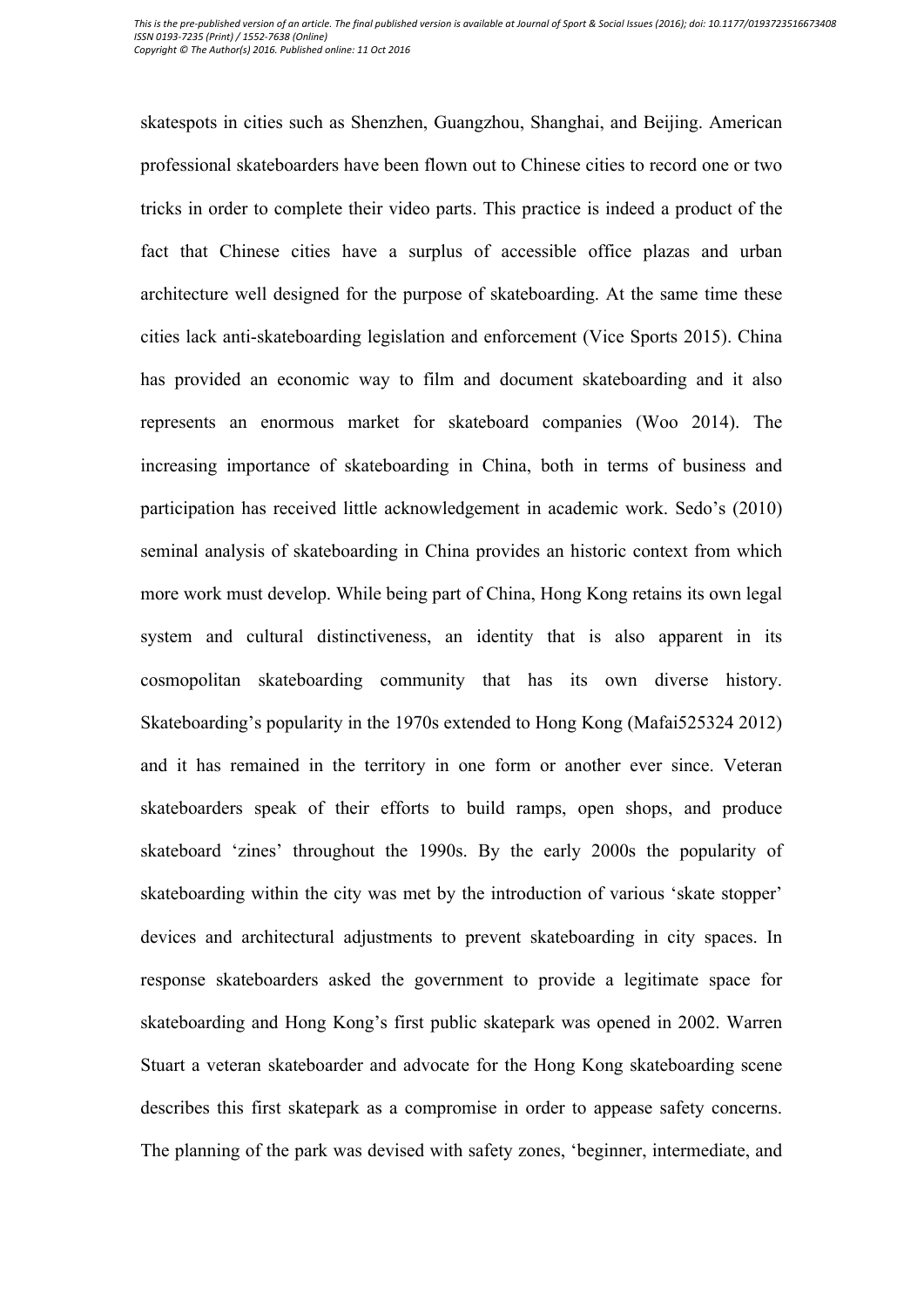expert' a design that Stuart says goes against what he and most skateboarders had envisioned. Subsequently the LCSD has invested further money in skateparks across the territory of various different sizes. Unlike skateparks in the USA and UK, Hong Kong's skateparks are entirely publicly funded and require the synchronisation of various government departments because of the paucity and cost of land. The TKO skatepark for example was planned 10 years ahead of its completion as it was part of a large scale and interconnected development project.

**{Insert Image: 1 Skateboarders at TKO park. Photo courtesy of Ryan Hui & Hong Kong XFED.}**

# **Methodology**

This research combines ethnographic participant observation with a sociological analysis of niche skateboard media, and existing research on skateboarding, youth, and lifestyle sports. I refer to and cite a mix of skateboard media that reflects attitudes and representations of helmet use. Skateboard videos and magazines communicate to skateboarders a sense of authenticity, community, aesthetics, and cultural values (Wheaton and Beal 2003; Yochim 2010). The important connection between skateboarding and its niche media requires that it be addressed. Skateboard videos and magazines are discussed by Beal and Weidman (2003), while Yochim (2010) refers to such media as part of the 'corresponding culture' of skateboarding. Borden (2015) has suggested that skateboard media can even be understood as an early incarnation of social media. The depth of media materials available on skateboarding led me to make an analysis that included three elements. Firstly I explored both Thrasher and Transworld Skateboarding magazines between June of 2014 to June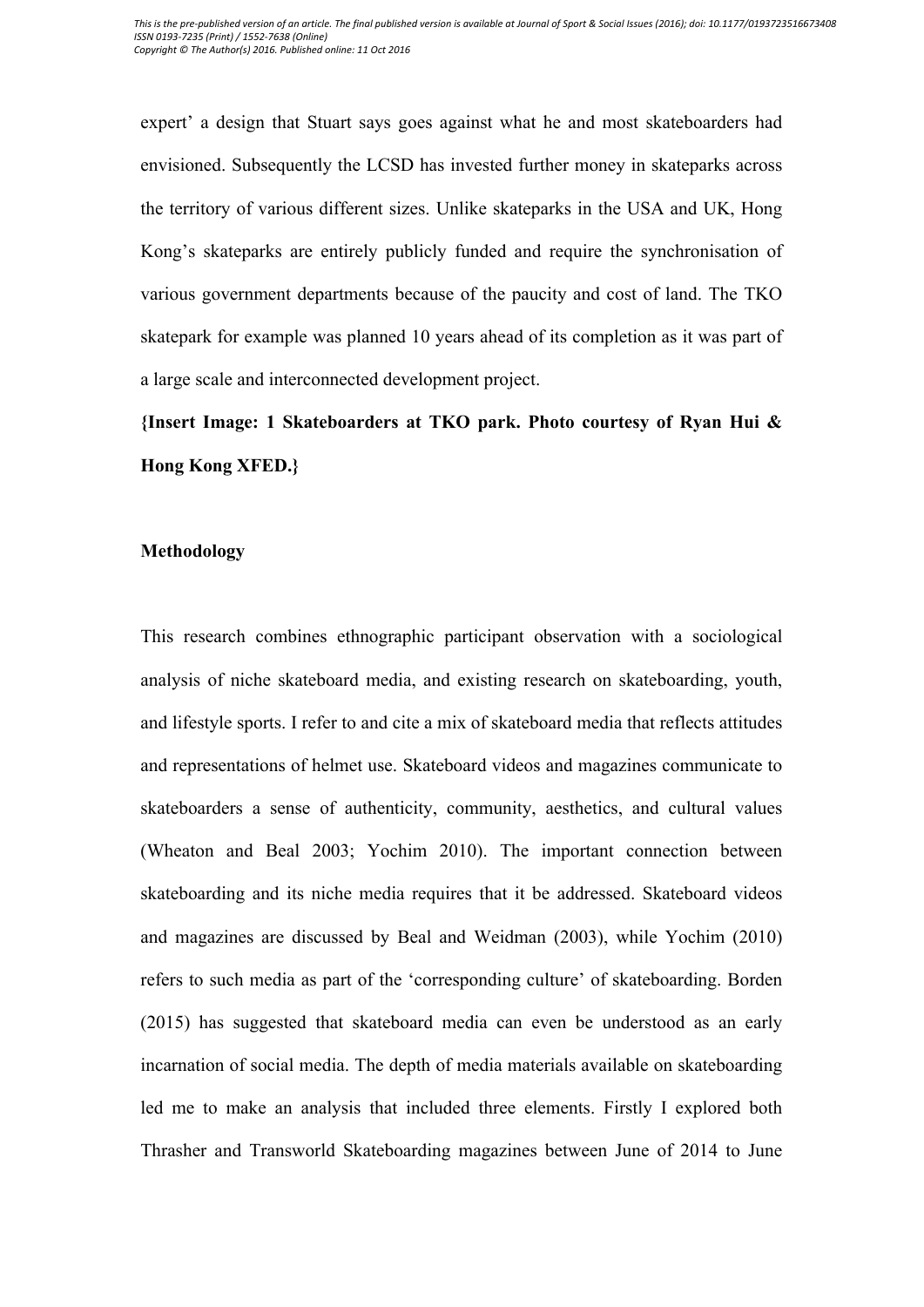2016. This was to look at the most recent information being produced by the most popular skateboarding magazines. These magazines, especially Thrasher, are available in Hong Kong and represent to skateboarders a voice of authenticity on skateboard culture. Secondly I explored a back catalogue of various skateboard magazines (North American, British, Australian, and Hong Kong magazines that included coverage of skateboarding) going back to 2002 in order to identify representations of helmet use and articles that addressed safety equipment. Thirdly I explored online material by specifically searching for issues relating to helmets. The analysis also included skateboard media produced in Hong Kong and the monitoring of Hong Kong based online forums pertaining to skateboarding.

Additional data was provided by the Leisure and Cultural Services Department (LCSD) of Hong Kong government, on the TKO park. This included data gathered from users during May 2014 when they entered the park and signed a liability waiver. After the introduction of the mandatory helmet rule the LCSD ceased to collect data on park users.

The qualitative data presented here comes from informal interviews and observations that took place between April 2014 and December 2015. I observed in excess of 200 skateboarders but became familiar with roughly 50 frequent visitors to the skatepark during this time. This group of skateboarders was diverse with an age range that included young teenagers to skateboarders in their early fifties. My research draws on the day-to-day interactions I had at the skatepark with various users and staff. Conversations revolved around activities at the skatepark, efforts to learn new tricks, injuries, hardware, and opinions of skateboard culture and current affairs covered in skateboard media. My chief concern was to observe how the helmet rule was managed by LCSD staff and skateboarders. The bulk of my research was performed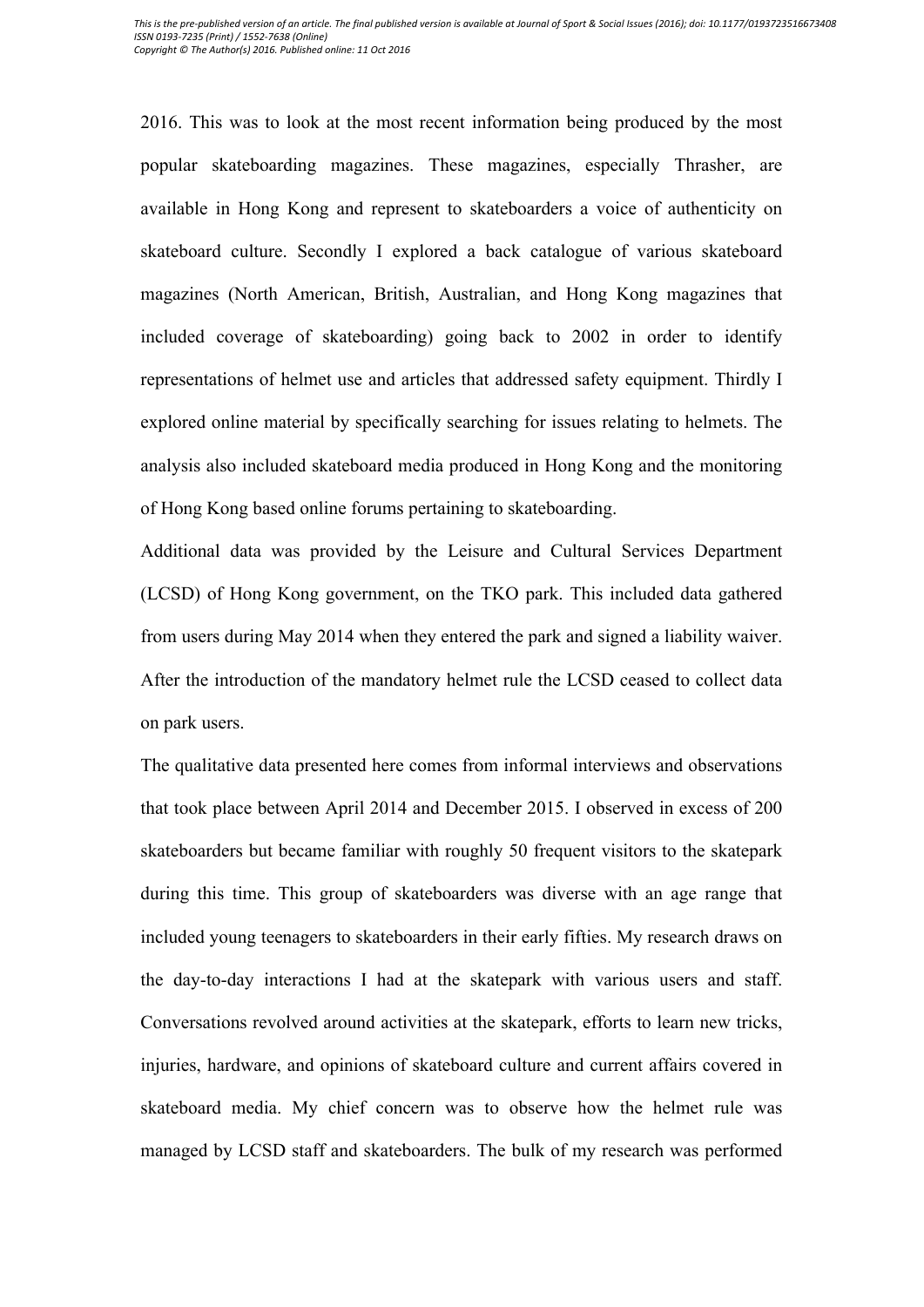in English though my piecemeal ability in Cantonese was valuable on numerous occasions. While the majority of Hong Kong's population are Cantonese speakers, English is widely spoken though at varying competencies. Most of the skateboarders I encountered spoke good English and for many of my informants English was their first language.

Having been a skateboarder for over 28 years my approach to fieldwork research was one of participant observer. The strict boundaries of entering the field were therefore somewhat ambiguous as many of those that I met, observed, and skateboarded with were familiar to me personally. I was sensitive to inform people of my status as an academic interested in skateboarding and as conversations developed I asked if I could use quotes in my research on condition of anonymity. The validity and trustworthiness of my informants is strengthened by the fact I was participating in skateboarding with them and became familiar with them over many months. I was aware of who always wore a helmet and those who never did. In consideration of the ethical issues that are encountered in participant observer research (Schutt 2004: 285) there were many skateboarders and park users that I observed yet never spoke to or revealed myself as a researcher. I justify that the observations I have made of them and the inferences I provide here, are anonymous, of no known threat to their wellbeing and were also gathered from a public space. It is also the case, as I was made aware of on many occasions, that my general status was well known to park users even if I did not know them myself. The fact that I was both a professor and a skateboarder was a novelty and my nickname at the park was 'Professor' a term used even by some of the security staff. I participated in a radio discussion on the helmet controversy, was interviewed for a newspaper report, and hosted an academic roundtable discussion on skateboarding. Throughout my fieldwork I would also post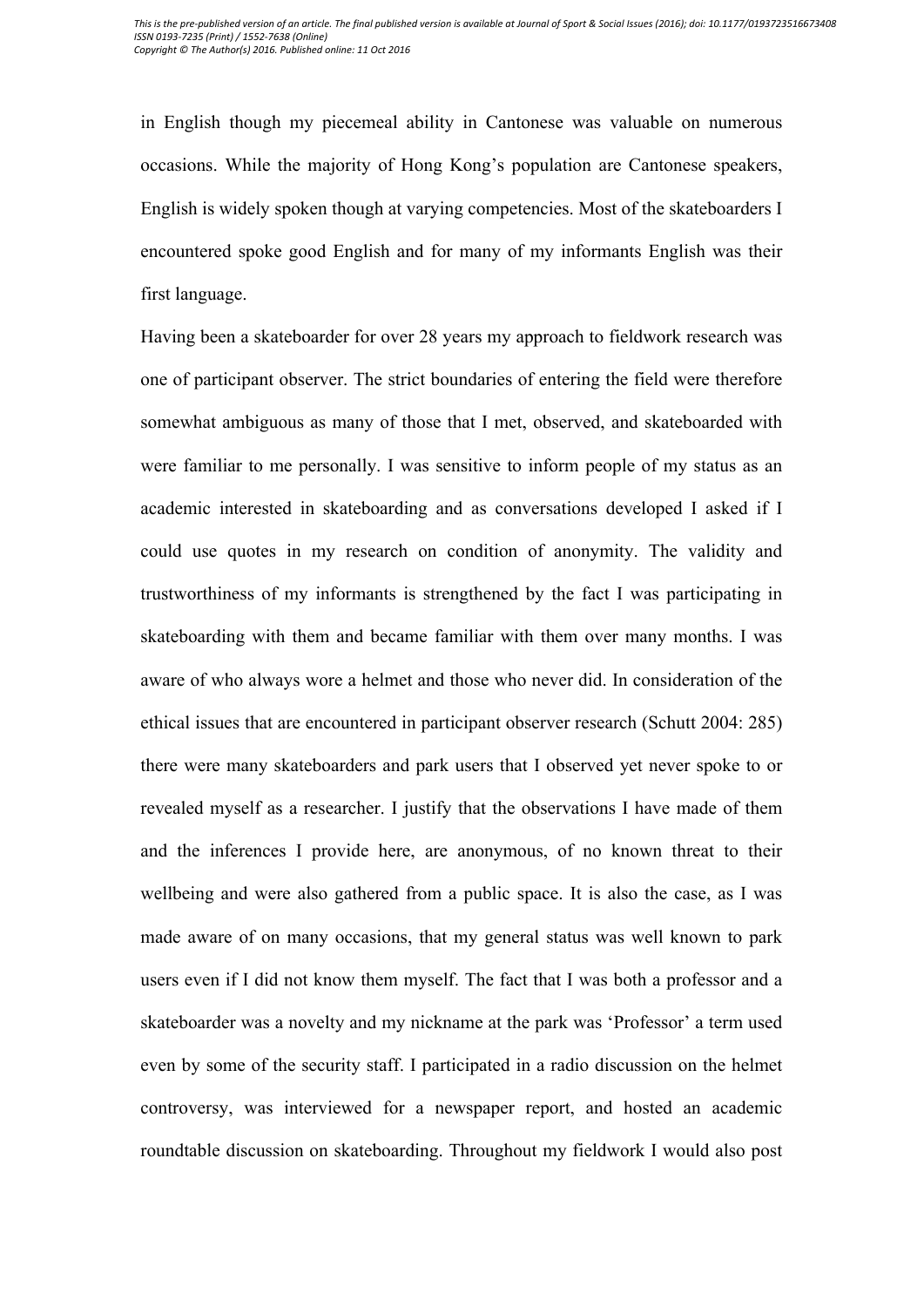on skateboarding issues on my own blog and found that some of the skateboarders at TKO would read my blog postings. As my research progressed I became increasingly aware of my own attitudes and concerns about helmet use. As a researcher I took a critical look at the issue of helmet use that few skateboarders do; as a result my own attitudes and practices of helmet use began to change. In October of 2014 at the TKO park I fell on the left side of my head while wearing a helmet. I suffered a concussion and became far more concerned with the realities of injuries for users of such concrete skateparks.

#### **Media and Helmet Use**

Skateboarding is often a site of concern because of its popularity among young children (Wheaton 2013: 48; Clemmitt 2009). Media reports have criticised professional skateboarder Tony Hawk for skateboarding with his four year old daughter whilst not wearing a helmet (McCormack 2012) and also focussed concern on the rising number of head injuries in young children who skateboard and scooter without helmets (Baker 2014, Garcia 2015). In October of 2014 a well known San Diego skateboarder, Marc Delellis, died after being found unconscious in a skate bowl without a helmet (Winkley 2014). Professional skateboarder Ben Hatchell fell off his board and hit is head while competing in the Barcelona X Games in 2013 inciting some to question why ESPN hasn't introduced mandatory helmets rules for skateboarding competitors (Burke 2013). Similarly both male and female skateboarders perform their tricks without any safety gear in the popular Street League Skateboarding competition sponsored by Nike. On July 12 2014 at the Vancouver Van Doren Invitational skateboard competition, amateur skateboarder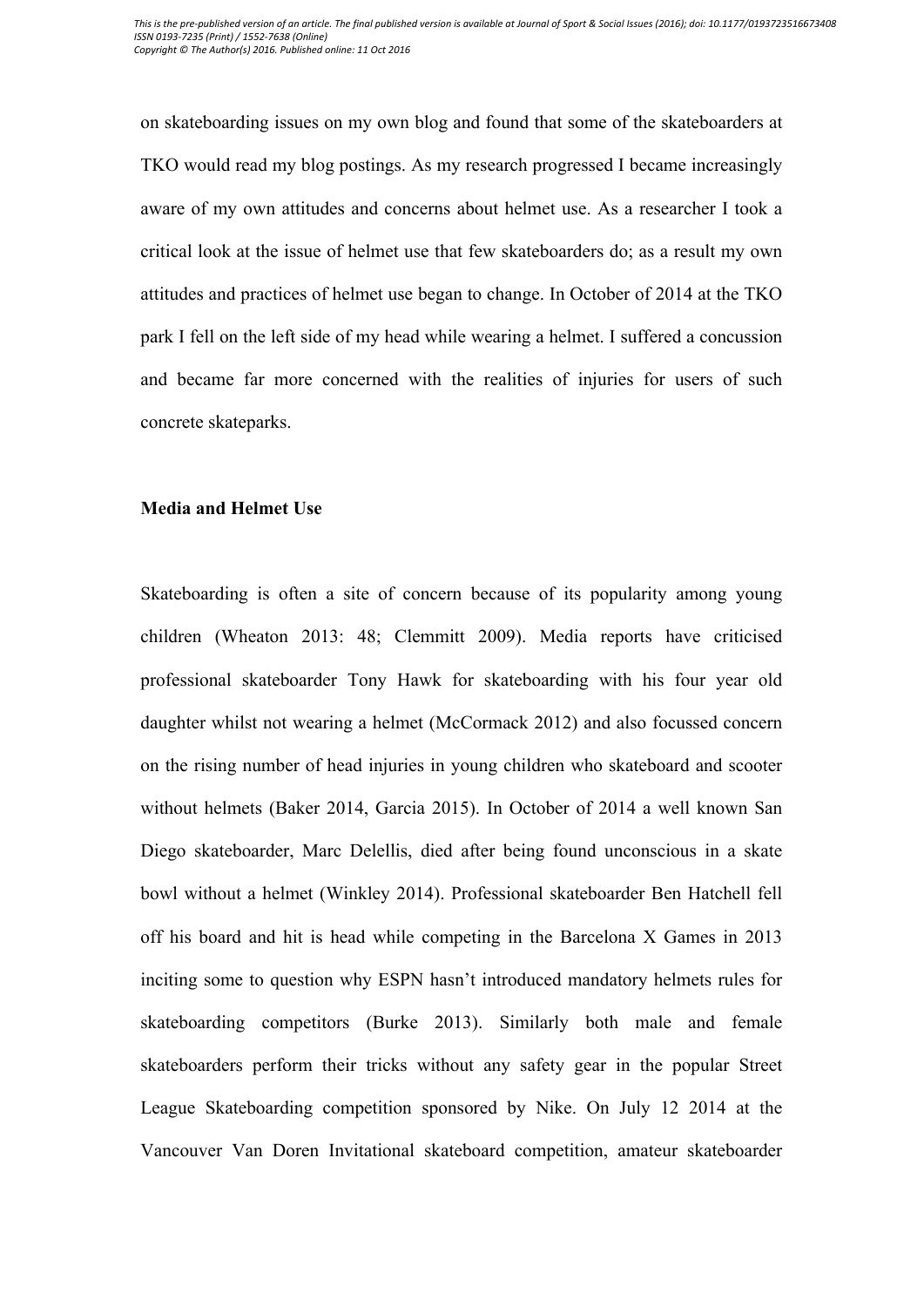Raney Beres attempted an ambitious aerial manoeuvre in a large concrete bowl, essentially a drained swimming pool. He fell hard and fast on to the left temple of his head. He was not wearing a helmet or any protective clothing. Video footage shows a bewildered Beres with blood pouring down the side of his face, being helped to his feet and climbing out of the bowl (World Deece 2014). The following year Beres became a professional rider for 'Anti Hero' skateboard company. While on tour in Israel he had another skateboard accident and was hospitalised with a severe head injury that required the insertion of a metal plate to his skull and 40 stitches (Roy 2016).

Skateboard media that reported the Delellis death (Thrasher 2014a), and the traumatic brain injury of professional skateboarder J.T. Aultz (Alley 2011, 2015; Networkskate 2011) and numerous other accidents, but have been consistently silent on the issue of helmet use in each case. In Thrasher interviews with Beres following both head injuries the accidents are discussed in detail but no mention of helmet use is made in either case (Thrasher 2014b; Roy 2016). There has been increased recognition of the danger of concussion in traditional sports such a Rugby (Quinn 2016) and American Football in recent years (Faure et al 2015). The tragic suicide of BMX rider and X Games champion Dave Mirra has further highlighted the dangers associated with traumatic brain injuries in lifestyle sports (Rosenberg 2016). Professional skateboarder Tony Hawk tends to always wear a helmet when he is skating vert ramps, even so he claims he has experienced 10 concussions throughout his skateboard career (McNamara 2006). Research has indicated that the incidence of head trauma is significantly higher in skateboarding than other lifestyle sports (Sharma et al 2015). As the popularity of skateboarding continues to grow, and as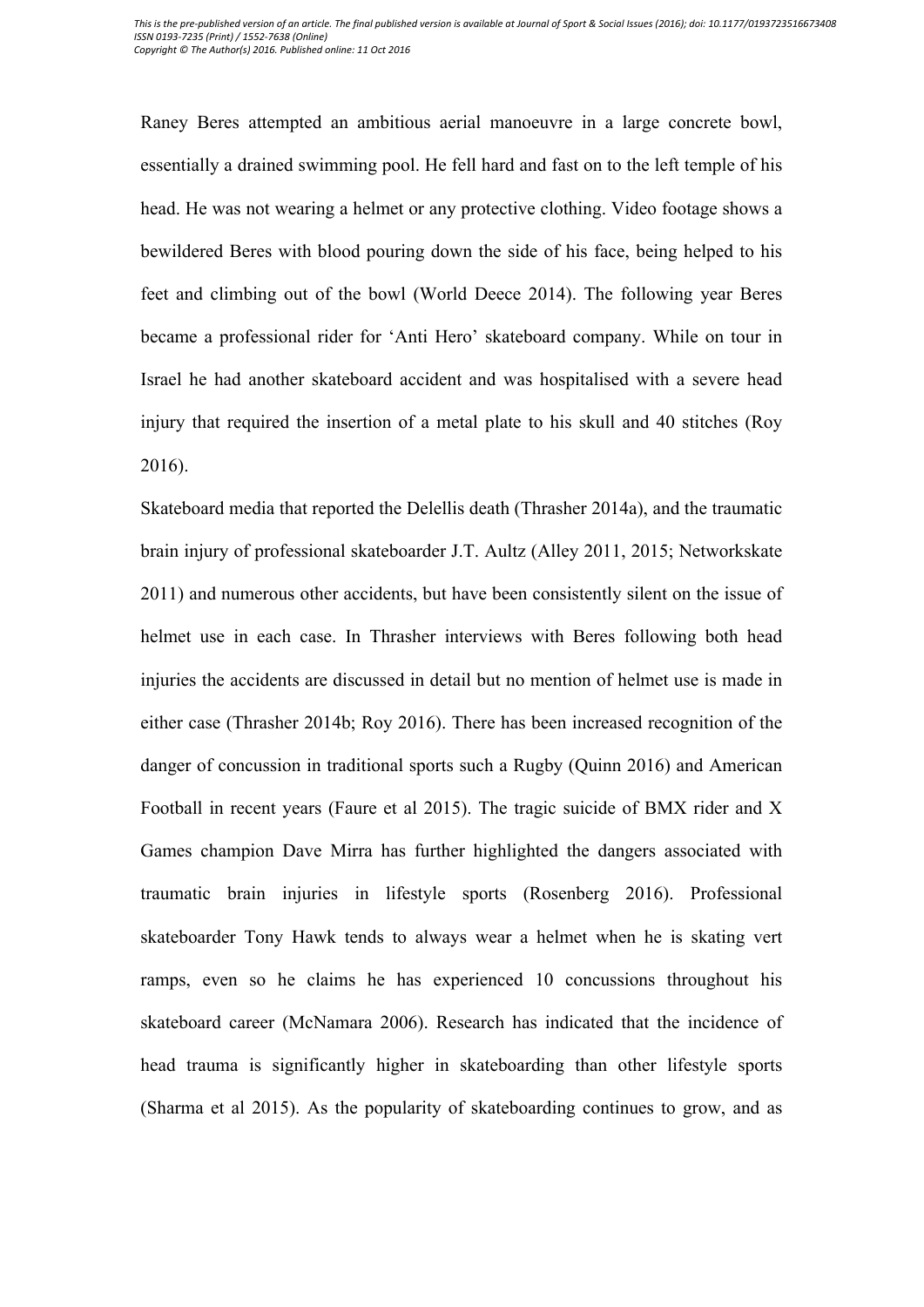further concrete skateparks are constructed, this issue must be broached in academic work and skateboard media.

The May 2015 edition of Transworld Skateboarding Magazine has within its 126 pages only two images where helmets are represented and the June 2015 edition of Thrasher Skateboard Magazine, again has only two images of helmets in its 208 pages, in both cases these images are in adverts. None of the other hundreds of photos in either magazine show a helmet in the depictions of skateboarders jumping off high walls, skating empty swimming pools and sliding down handrails. These two editions are representative of others that I have surveyed during my research and are, on the subject of helmet representation, unremarkable.

When helmets are discussed in magazines the resistance to their use is accepted without criticism. Skateboarder Nick Tucker explains that he doesn't visit his local skatepark because they enforce a helmet rule, and no further rationale is required or pursued by the interviewer (The Skateboard Mag 2015). In an interview with British skateboarder Sam Beckett in Kingpin Skateboard Magazine, helmets and pads are rejected because they do not look good in pictures (Kingpin 2013: 68). In another interview skateboarder Rowan Zorilla speaks of how his parents made him wear a helmet when he was younger. He explains *'*you know how mothers are, they don't know you've learned how to not fall on your head all the time' (Solo Skate Mag 2015)*.* 

It appears that many skateboarders regard head injuries as a hazard, but not a particularly probable hazard. Skateboard media helps communicate this, but as Yochim (2010) suggests these representations also correspond with the values and norms of skateboard culture. The belief in the safety of skateboarding is also widely legitimised by quantitative research that indicates that skateboarding is less dangerous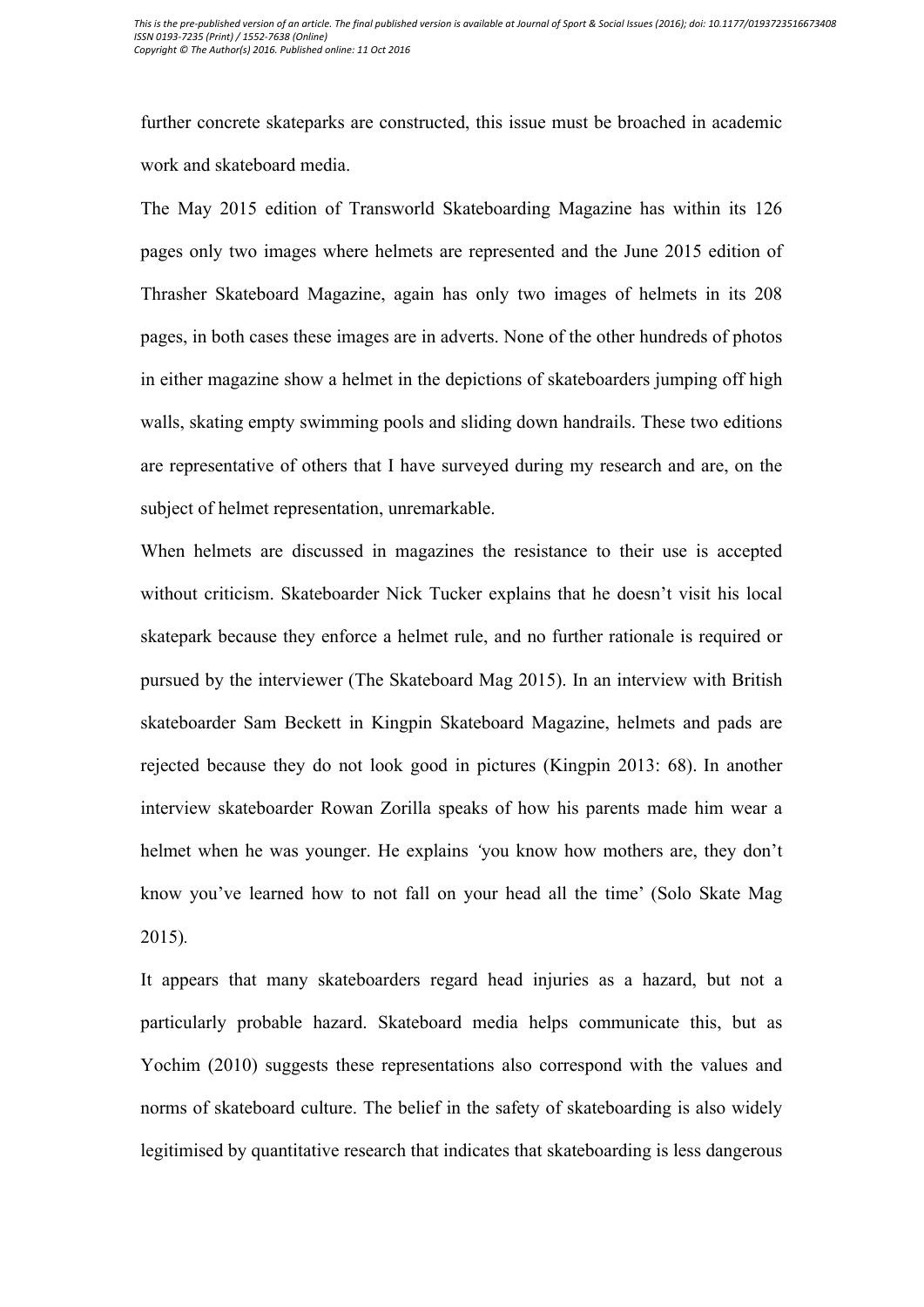than other 'traditional' sports (Clemmitt 2009). However amongst all 'extreme' sports, skateboarding carries the greatest risk of traumatic head injuries such as skull fractures (Sharma et al 2015). The impact of head injuries can have serious effects on life quality (Sharma et al 2015) and is especially troubling for youth where brain development is still taking place (Clemmitt 2009). Therefore it is apparent that skateboarding is safer than many sports but particularly hazardous when head injuries do occur, particularly for children.

One epidemiological and qualitative study by Dumas and Laforest (2009) interrogates the safety of skateparks in Canada by recording the number and severity of accidents at skateparks. Their research indicates that skateboarding in skateparks should not be regarded as any more dangerous that other traditional sports. Their research was performed at modular skateparks where constructed metal and wooden equipment was standard. A comparison study for concrete parks with large curved transitions is not available and is thus a pending issue for researchers. One respondent in their work argued that she found helmets 'ugly' and not 'gracious' and made skateboarders look like novices lacking in competency (2009: 26). Such comments point to the issue of control once more, suggesting that the helmet is not simply for protection but symbolic of style and skill.

The current popularity of skateboarding in the age of social media has meant that old patterns of information sharing that used to be focussed on the skateshop, skateboard magazines, and the team videos produced by skateboard companies (Yochim 2010), has been altered. Various long running skateboard magazines such as Skateboarder, Slap, and Sidewalk have ceased production in recent years. Some believe that the popularity of user made content on Youtube is displacing the dominance and control of niche skateboard media (Kerr 2015). One example has been the rise of the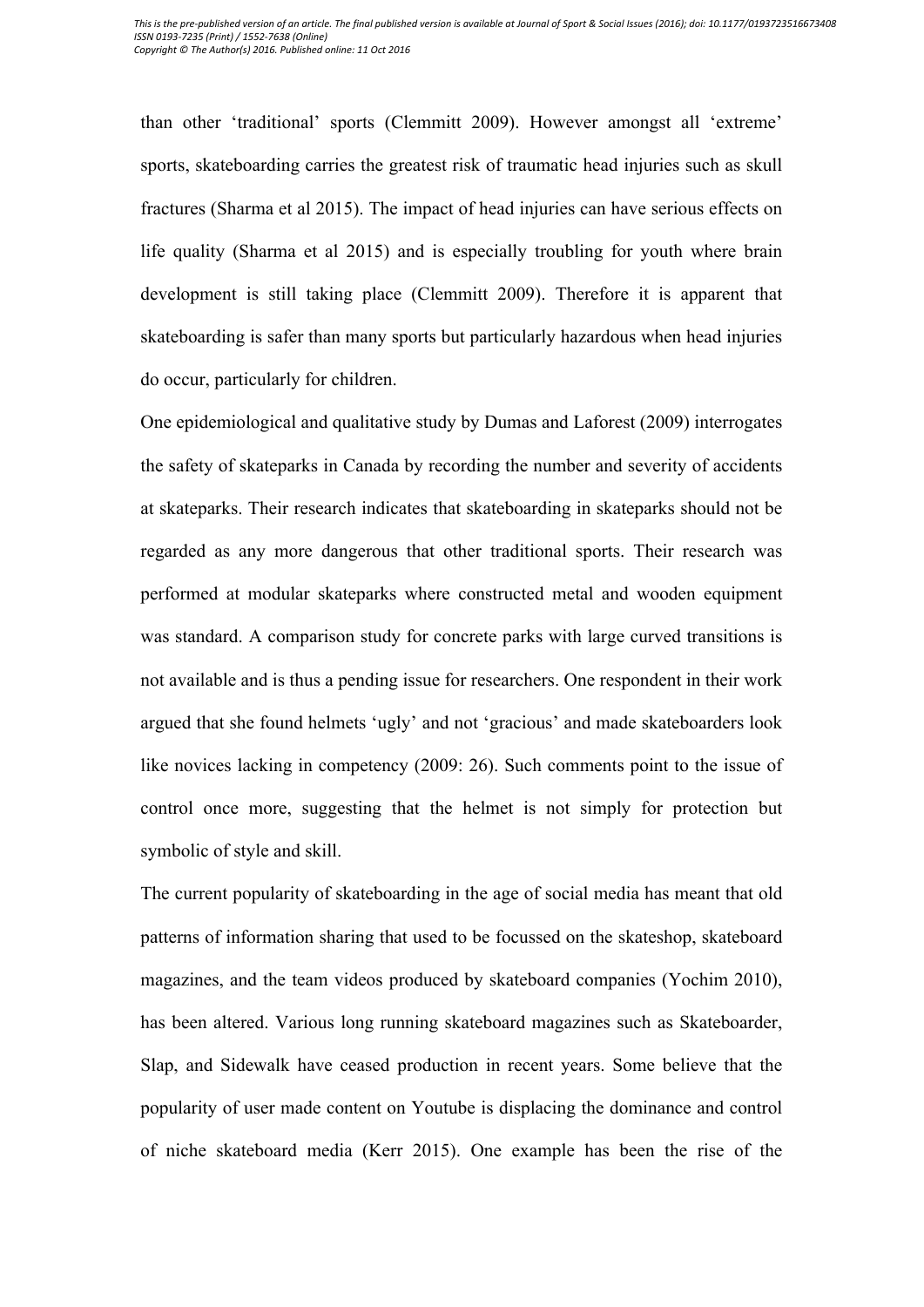skateboard company Revive owned by Andy Schrock who has at the time of writing over 978,000 subscribers to his Youtube channel. In contrast the Youtube channel of Thrasher magazine, one of the most well known names in skateboard media, has 1,025,881 subscribers. One way to analyse this is to simply consider who is producing this material. While it is unclear exactly who watches these videos I encountered some skateboarders, both young and old at the TKO park who had Revive boards or clothing bought from their online store. A further indication of the impact of Revive is observable through online discussions where heated and extensive debates have been held on the authenticity and legitimacy of the brand (Shreddit 2015). This shift could be considered a re-appropriation of skateboarding from the periphery, engaging a novice group of participants lacking sub-cultural capital and 'core' involvement who are often overlooked in research on lifestyle sports (Donnelly 2006).

Josh Katz is a rider on the Revive team and a Youtube skateboard personality with over 291,000 subscribers to his channel. Katz is a strong advocate for helmet use always wearing a helmet in his own skateboard videos. Specifically addressing his attitudes to helmets he argues that the common types of skateboard injuries to ankles and elbows heal fast, but brain damage is permanent. On the issue of aesthetics, he acknowledges that 'helmets aren't that cool, but I am not wearing one to be the coolest guy at the skatepark' noting also that fashions change he suggest that one day helmets might be cool (Katz 2013).

In June of 2015 veteran professional skateboarder Mike Vallely released a short street skateboarding video in which he wore a helmet throughout (Nieratko 2015). Vallely's decision is remarkable because as a professional skateboarder for 28 years he is accustomed to not wearing a helmet and has built a career buoyed in large part by his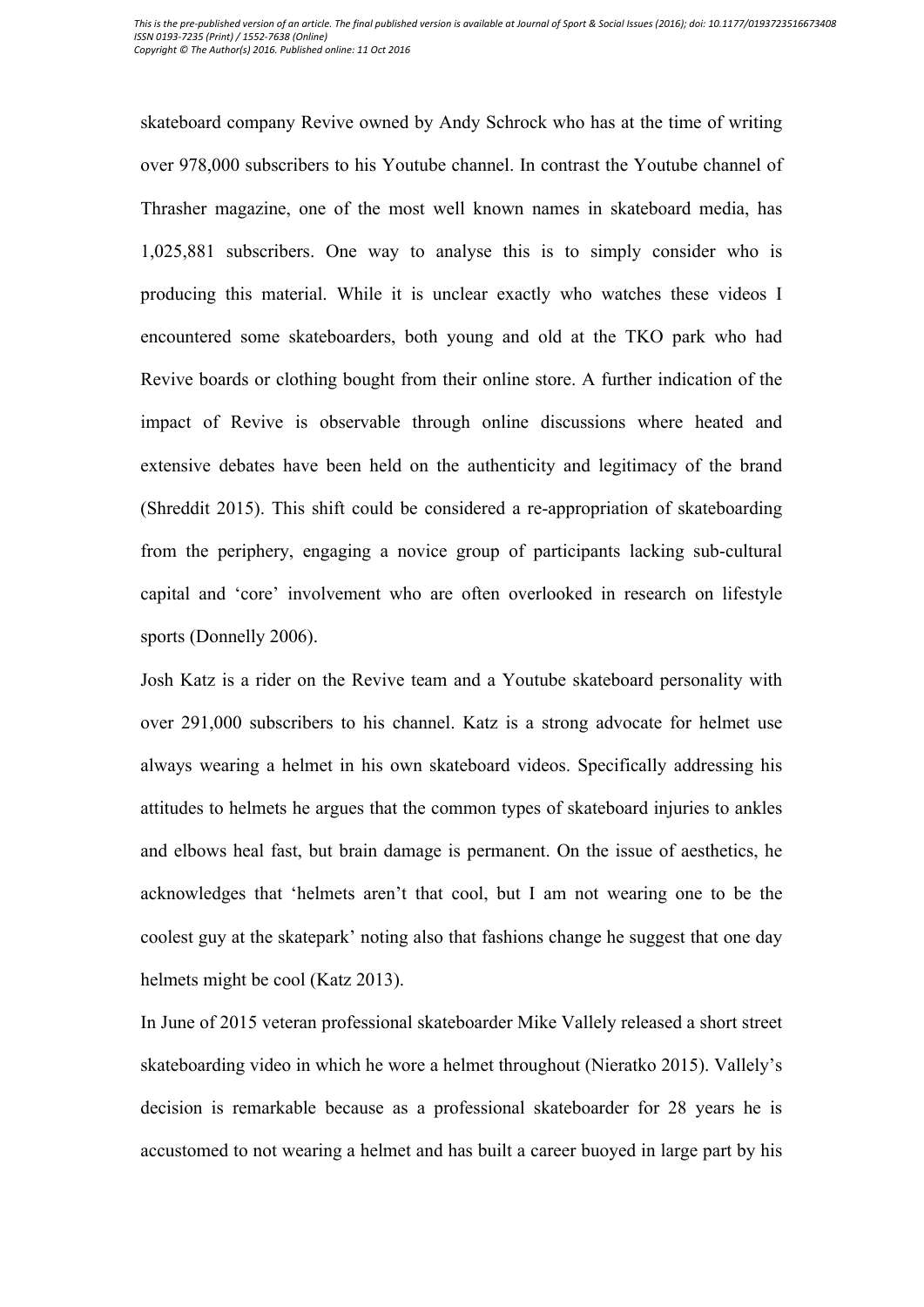tough and hardy attitude. In a podcast on the issue, Vallely recasts the issue of helmet use as a new form of risk taking, being brave to break the mould and admit that there is no valid reason to not wear a helmet (Mike V Show 2015). There is no doubt that Vallely's decision carries some weight in the skateboarding community, his Facebook and Instagram accounts have thousands of comments of support. However the impact of his veteran status is compromised by a new generation of professional skateboarders who don't wear helmets, and unlike him and Katz, dominate coverage in skateboard magazines and videos.

#### **Edgework and Audit Culture**

The issue of helmet use analysed in this paper sits between two poles on a hypothetical continuum of control. One pole, edgework, seeks to defy and overcome risk through the practice of developing controlled expertise, the other, audit culture, pursues a defensive approach to accountability reducing risk by measured control. While aesthetics and conformity is a component of attitudes toward helmet use, I argue that combined with freedom and choice the crucial issue appears to be one of control. This is an issue of participant control over the activity of skateboarding that has been distinguished in research (Beal and Weidman 2003; Wheaton and Beal 2003) as a key feature of skateboard culture.

In his original exploration of edgework Lyng (1990) proposed that people engage in specific types of voluntary risk taking as a form of transcendental play. Lyng asserts that part of the appeal of edgework is that it provides an escape, or at least a reality, that is lacking in the orchestrated banality or everyday life, a point also made by Lupton (2013: 207) among others. Writing on adolescents and the attraction of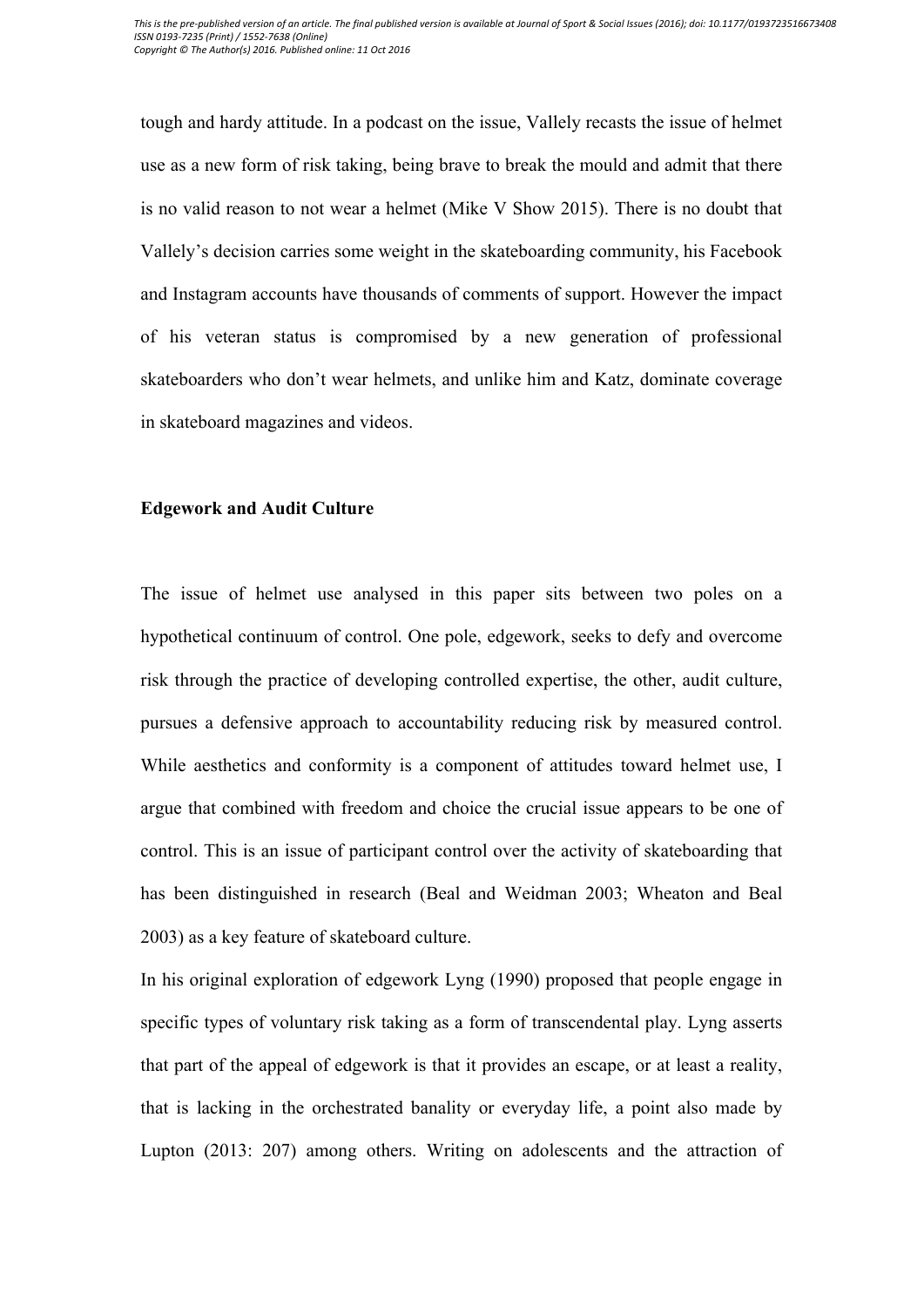edgework Miller (2005: 154) notes that 'modern life is increasingly mechanical, bureaucratic, rigid, impersonal, and alienating. Many people feel that they have lost the ability to control their lives.' Indeed Lyng acknowledges that the edgeworker is not to be understood as simply a thrill seeker. Edgework requires expertise and knowledge and is therefore founded on control, he does argue that the control they achieve may in someways be illusory and that their familiarity with risk serves for them to also underestimate danger (Lyng 1990: 872).

Lyng (2005: 8) extends his analysis to discuss the 'risk society' of Beck (1992) and Giddens (1991) and connects the valorisation of risk taking as part of contemporary neoliberal social politics. Risk taking can provide a freedom from the alienation of routine yet it is seen as the necessary skill to advance in the capricious neoliberal economic and social climate (Lyng 2005: 9-10). It quickly becomes apparent that edgework is actually centre work, the very type of work that is far from peripheral but central in our contemporary developed world (Simon 2005: 206). Accordingly the rise in prominence of 'lifestyle sports', those which are unstructured, can be individually pursued and have no formal or traditional space, fits with neoliberal freedom. In France more than 50% of the population are engaged in 'informal' sports such as skateboarding (Wheaton 2013: 4) and in the United States between 1995 and 2005 the growth in skateboarding has been contrasted with the decline of youth participation in the traditional sport of baseball (Howell 2008: 476). Wheaton has highlighted the tie between lifestyle sports and the neoliberal agenda stating that, 'the values promoted by and associated with lifestyle sports, such as individualism, risktaking and management…are certainly widely cited as the values promoted by neoliberalism as a cultural ideology' (2013: 5). Despite the ethos of individual responsibility celebrated in neo-liberal ideology, the issue of risk continues to be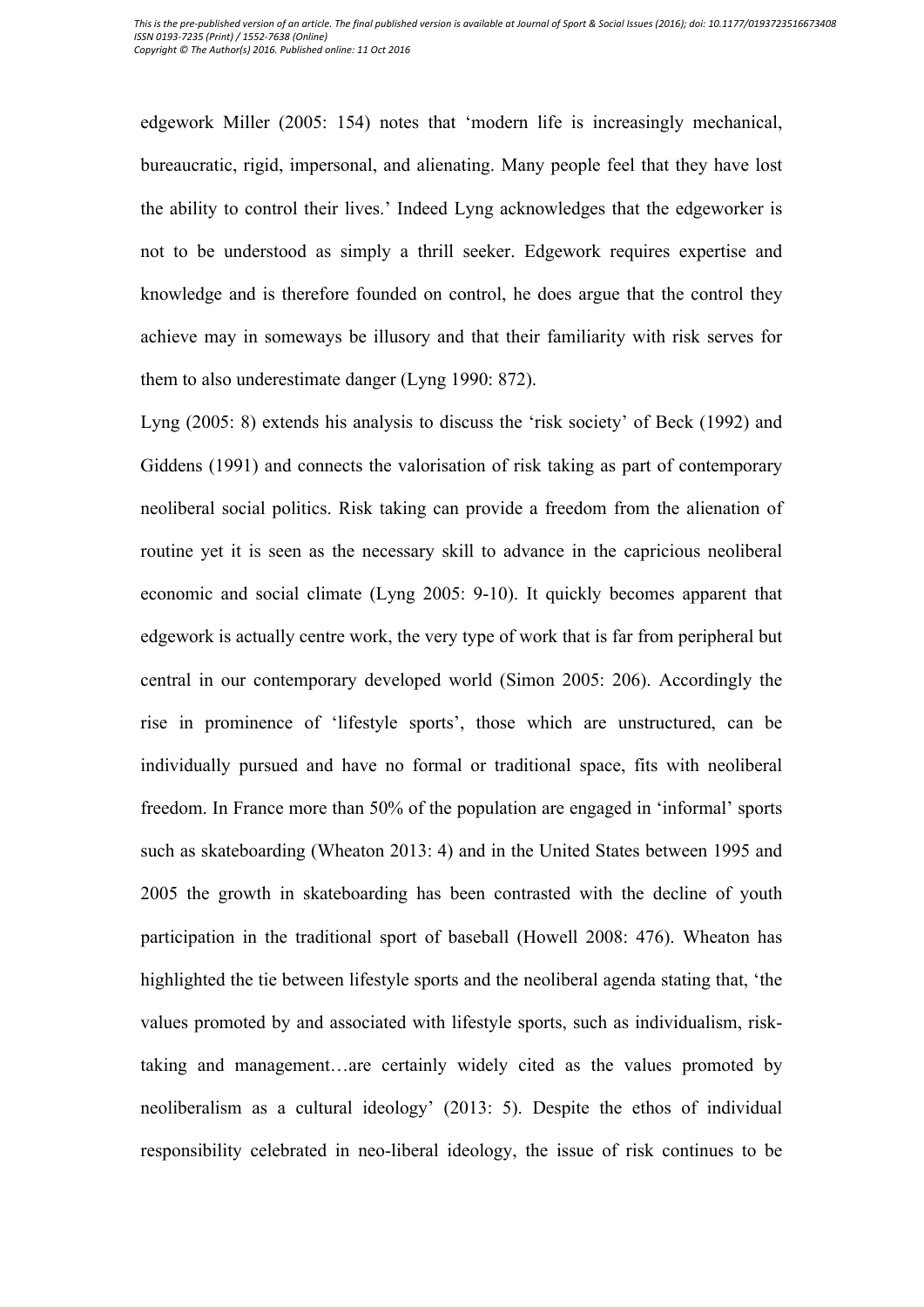influential in terms of audit and accountability. Even in the neo-liberal paradigm individuals are criticised for not taking precautions against risks. Blame can be imagined as the shadow of risk, wherever there is risk there is also potential for blame. For example skateboarding is celebrated for its work ethic, but can be chastised when performed without protection (McCormack 2012; Baker 2004).

The freedom of neo-liberalism is often contrasted problematically with audit culture, which seeks to control, measure, and predict (Kipnis 2008). Generally speaking audit culture is a mode of governance that has been critiqued in the field of education and academia (Holmwood 2010). Kipnis (2008; 286) identifies audit culture in China as being connected to the socialist ideology and also the cultural legacies of 'Confucianism, Legalism, and Taoism.' In this manner auditing is about maintaining hierarchy. The scrutiny of performance and results is arguably less important than what the audit communicates which is control. The Hong Kong context has thus both a mix of the neo-liberal rationale in the accumulation of capital, and the Confucian tradition of deference to authority and bureaucratic method. It is also important to recognise that Hong Kong has never been an independent territory, experiencing British colonialism and post-colonial integration in 1997 with the PRC. One could argue that deference to hierarchy and authority has a power, significance and justification unique to Hong Kong. In applying audit culture to the issue of skatepark management in the Hong Kong context, the notion of profit can be replaced with loss. As a public facility the skatepark is not intended to generate a commercial profit. What is important is that the investment of public monies be recognised in positive terms and not considered a waste of funds or a danger. The loss that the LCSD seeks to guard itself from is a loss in terms of prestige, face, and public trust. I argue that the methods employed by the LCSD are to control and protect themselves from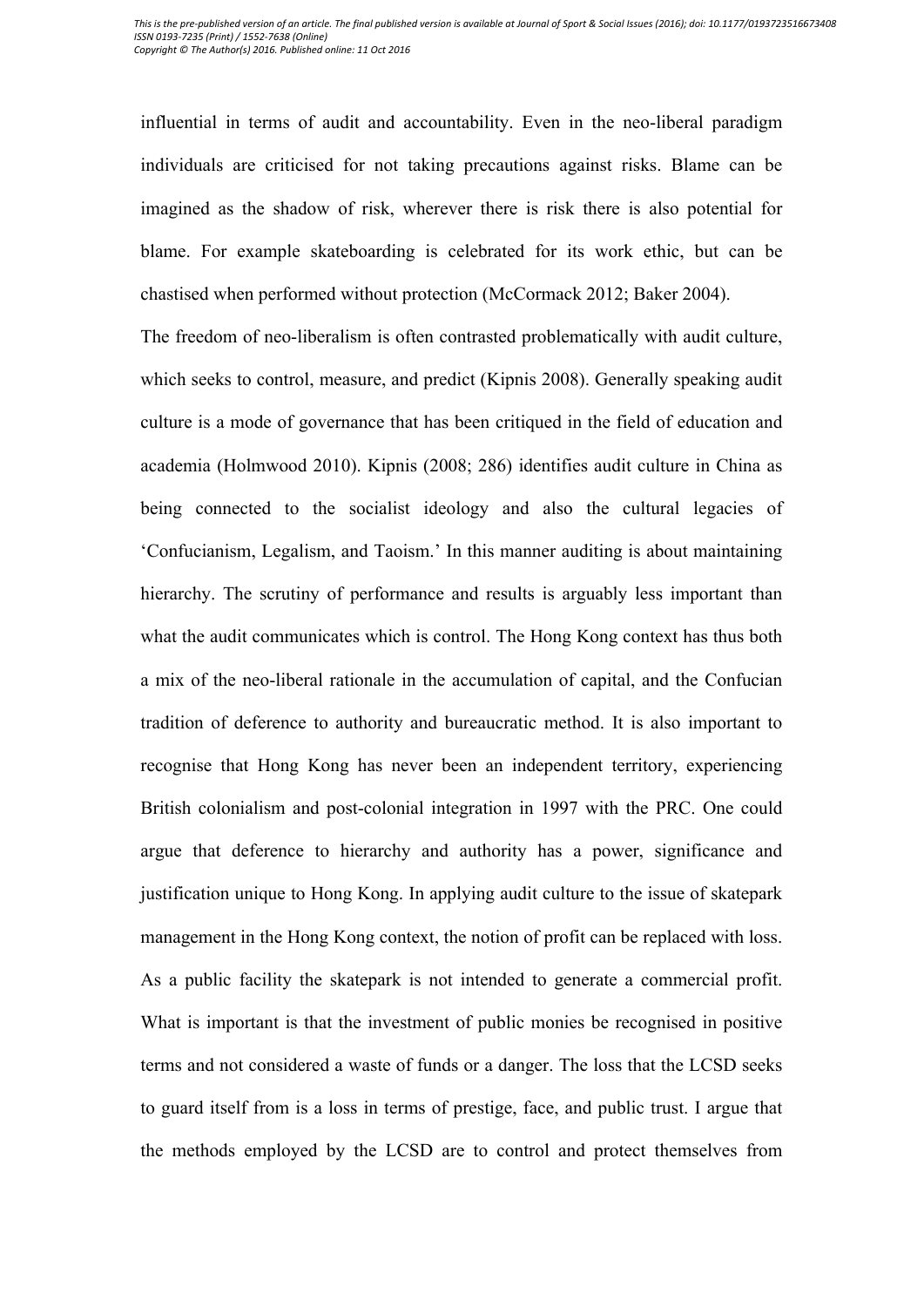liability and to remain accountable. In the case study analysis below it becomes evident that this pursuit is performed in a top down managerial manner where deference to the LCSD rules overrides the experience of staff and users in the skatepark.

# **Case Study: Tseung Kwan O Skatepark, Hong Kong.**

Tseung Kwan O (TKO) skatepark occupies 2688 square metres and was built at a cost HK\$75 million (US\$ 9.6 million) in a densely populated new town in the New Territories of Hong Kong. The skatepark forms part of a larger public park and sports ground that includes a football stadium and velodrome built by the LCSD of Hong Kong Government with public funds (LCSD 2014). Estimates of the skateboarding population of Hong Kong are vague, but are suggested to be in excess of 2000 regular participants with many more involved in skateboarding at other various levels. In statistics provided to me by the LCSD, the TKO skatepark had 1686 visits in May of 2014, averaging over 50 visits each day. During this time the LCSD recorded voluntary information of users that included age, sex, and the type of protective clothing worn. This full data was provided for only 1566 visits, and no helmet use was indicated for any of these visits. It is possible that some users wore helmets but did not record the information on entry to the skatepark. However, in being a regular observer of the TKO park in May of 2014 it is indeed plausible that no visitor wore a helmet during this time as I did not encounter anyone doing so. Of all the visitors recorded, 88% were male and 12 % female, 52% of all users were in the age group 5- 19 years and 48% were aged 20 and over. From my own field notes and observations at the park, an average day would include a mix of 70% Chinese and 30% non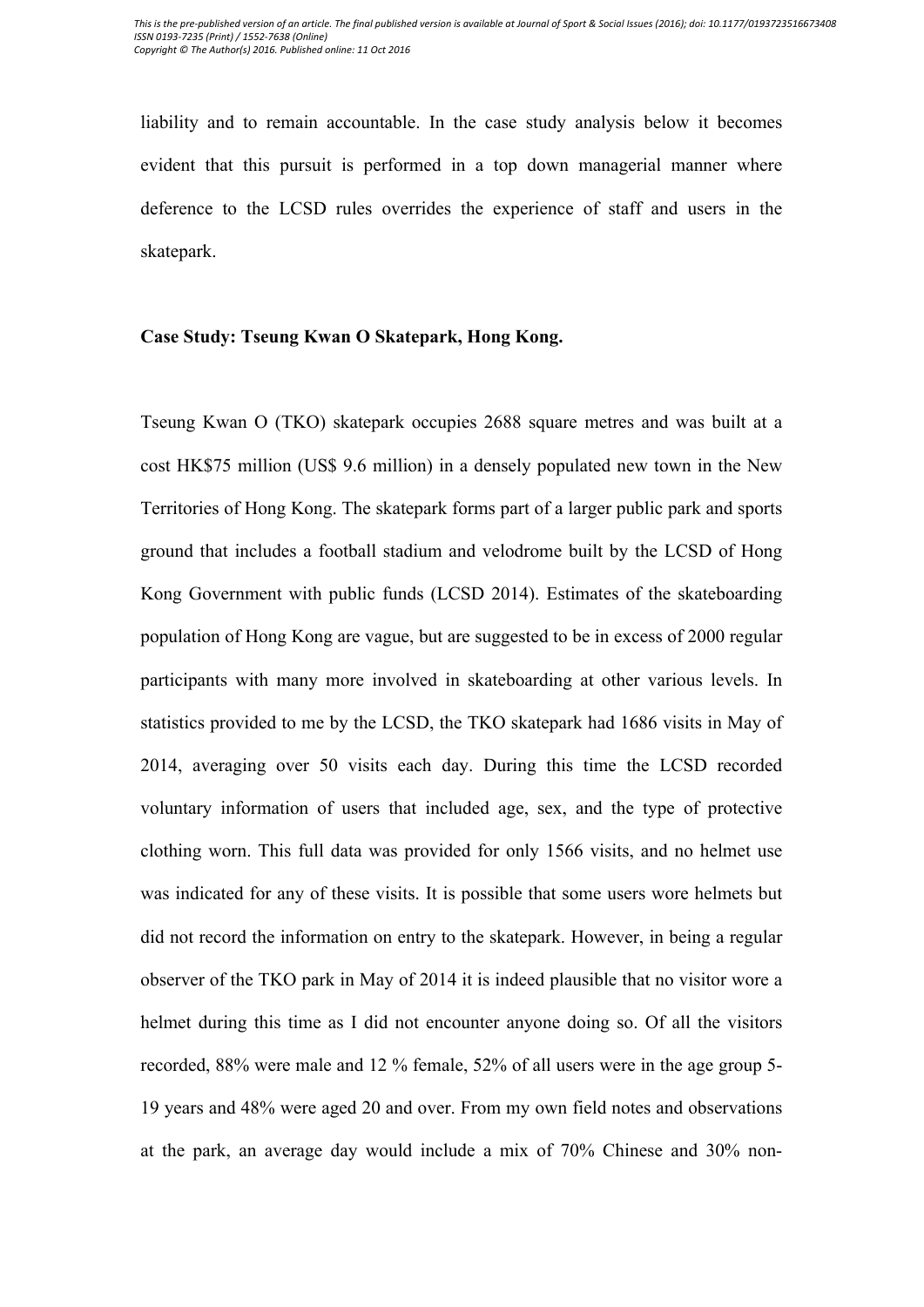Chinese made up of Whites, Eurasians, South Asians, and South East Asians. In general ethnic representation the skatepark appears to have a more multicultural mix than the broader Hong Kong society. For example data from the Hong Kong Government records that 94% of the population is of Chinese descent (Hong Kong Government 2014). Language use at the TKO park is dominated by Cantonese and English.

The TKO park opened to the public on April 30 2014 to a warm reception. Over 50 skateboarders occupied the park that evening and none of them wore helmets. After three months of use, from 28 July 2014, the LCSD enforced a mandatory helmet rule at four skateparks including the newly opened TKO. These rules were premised on the fact that the skateparks were being opened to the co-use of BMX riders and Inline skaters. Immediately usage of the four skateparks with helmet rules dropped considerably. At the same time the LCSD ceased to take records on the number of users frequenting their skateparks, though staff verified that there was an overall drop in users since the implementation of the new rules.

Reluctant to abide by the rules, to spend money on a helmet they would not wear, many skateboarders decided to climb into the skatepark in the evening and avoid having to pass by security guards. Once in the park the majority of skateboarders would not wear their helmets and ignore the LCSD staff. Whenever staff approached them they would simply skate away in the other direction. Such was the level of resistance to the new helmet rule that the LCSD turned to the police on several occasions. On one evening police arrived with dogs at the Mei Foo skatepark and recorded the identities of all of the skateboarders without helmets. However the police had little power or interest in reprimanding the skateboarders who were not breaking any laws in refusing to wear helmets.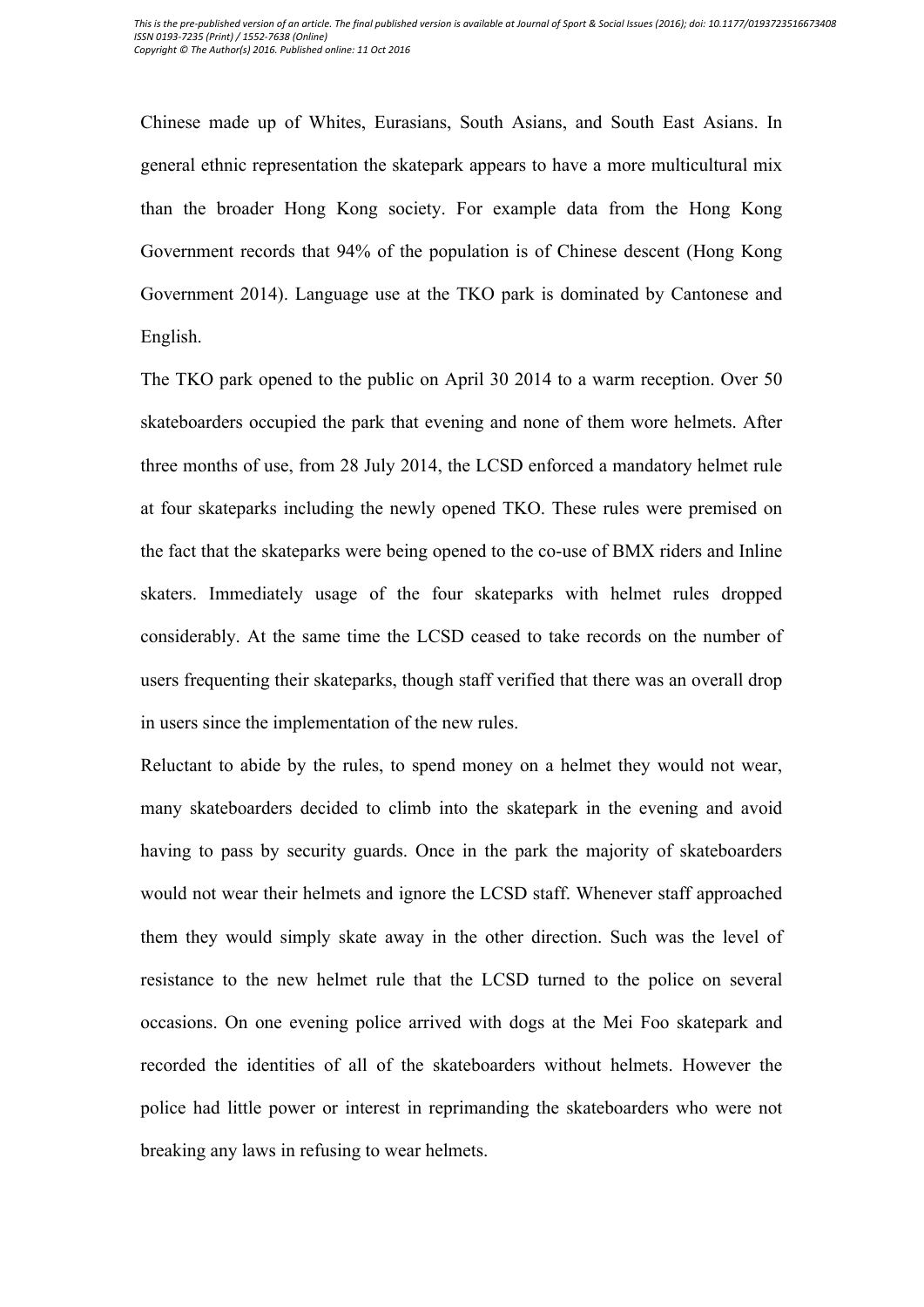On the evening of 21 August 2014, I witnessed over 20 skateboarders at the TKO park, of which only one skateboarder, a 12 year old boy, was wearing a helmet. The LCSD staff could only act as gatekeepers, keeping the entrance to the park padlocked and only opening the gates to those who had helmets. Once inside the park the LCSD had no power to make those users wear their helmets. The locking of the park was particularly ironic as the TKO skatepark had been designed and landscaped to be open and inviting to public spectators. The very design of the park makes the enforcement of the helmet rule difficult, and the exclusion of non-skateboarders has detracted from the integration of the skatepark as a community resource. Very quickly the helmet rule had become a farce and one skateboarder complained that the helmet he purchased for HK\$500 (US\$64) was basically a cumbersome key to the skatepark. In a very real sense the helmet rule was a punitive measure to working class skateboarders unable to afford a helmet that was simply a key to open a gate. Part of the appeal of skateboarding to many young people is the fact that you do not require expensive equipment or a club membership to participate. The TKO skatepark like many skateparks worldwide (see Wheaton 2013) is a place where people of different ages and different classes can share space and develop friendships. The helmet rule can be critiqued here as an obstacle to the neo-liberal values skateboarding is celebrated for nurturing.

While the cost of helmets was a concern, many of Hong Kong's skateboard shops did not even stock skateboard helmets for sale at the time the mandatory helmet rule was introduced. Rather creatively, within the first few weeks of the rule, local skaters had found various ways to circumvent the helmet rule. Although signs at the skatepark clarify the type of helmet that must be worn, users found that they could gain access with a bicycle helmet, or a construction hard hat. Conveniently such hard hats were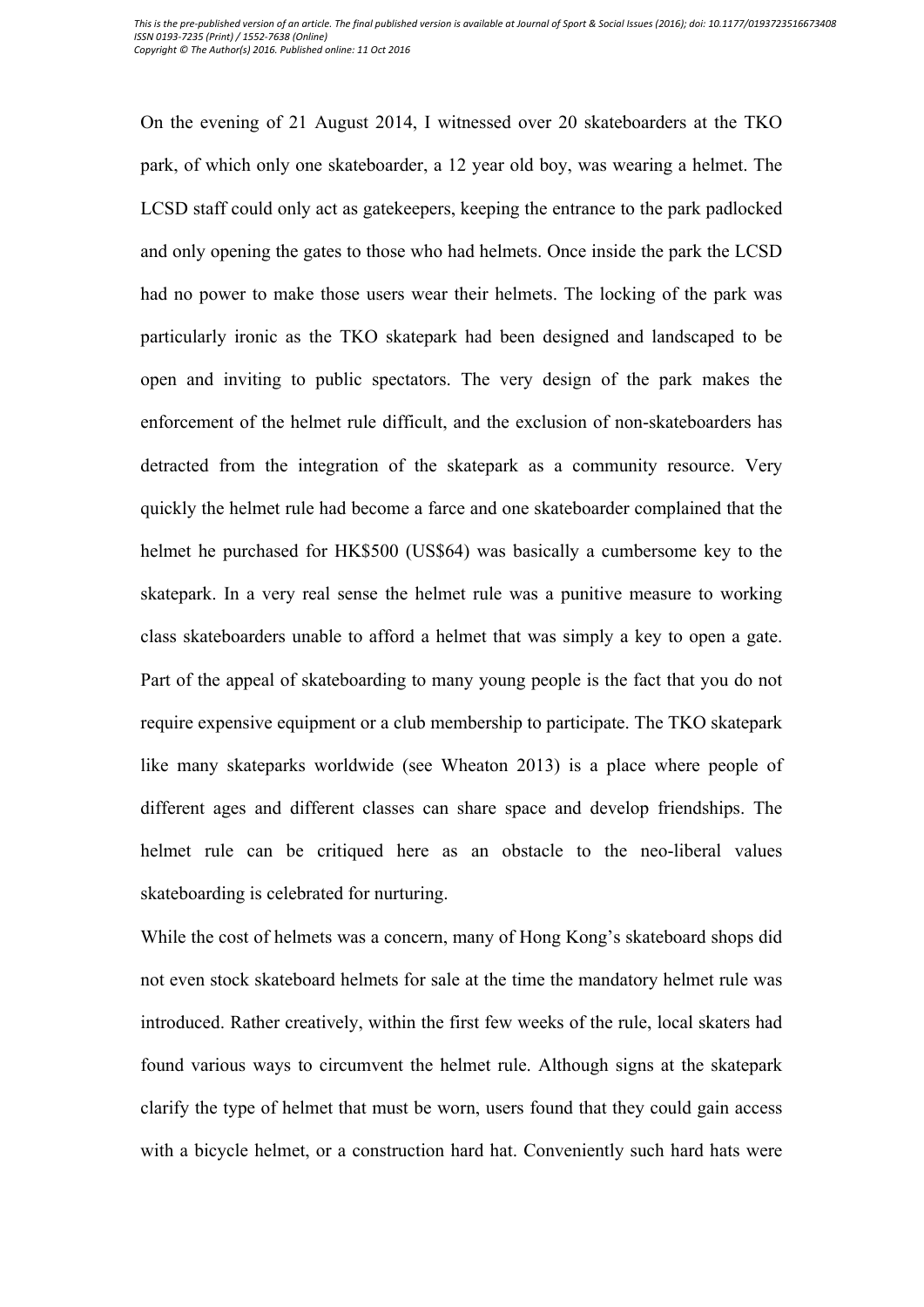available at a nearby hardware store for just HK\$20 (US\$2.57) an inexpensive alternative. One evening I saw three skateboarders riding the park with hard hats that do not provide the protection that the LCSD sought. The hard hats have no chinstraps and can easily slip off the head. Such circumvention of the rules served to further undermine them. As another act of defiance these same skateboarders blatantly smoked cigarettes, which are also banned in the skatepark. At one level of analysis the rebellion towards the helmet rule is part of the edgework paradigm, taking a risk of being removed from the park, or of challenging the rules.

If the cost of helmets signals a class issue, there was also one incident I encountered in which the helmet rule became an ethnic and religious issue also. One Saturday afternoon in September of 2014 a Sikh teenager had arrived at TKO because he was unable to access his local skatepark in Mei Foo. As an observant Sikh he wore a Patka turban while skateboarding but could not fit a helmet on top. The staff at Mei Foo, and at TKO refused to let him in without a helmet, it was only through the intervention of an older skateboarder who was able to mediate in more proficient Cantonese, that the security guards came to understand that due to his Sikh faith he could not wear a helmet. He was eventually allowed to skateboard in the park by the security staff.

Between August and December I witnessed numerous families with young children being turned away at the gates because they were without helmets. The blocking of access was a frustration to many parents who had made a special journey to the skatepark with their children. Such visitors were often further frustrated by the fact that they were denied entry while the majority of skateboarders already in the park were not wearing helmets. Similarly teenage and adult skateboarders would be denied access to the skatepark if they arrived without helmets. Many of those who were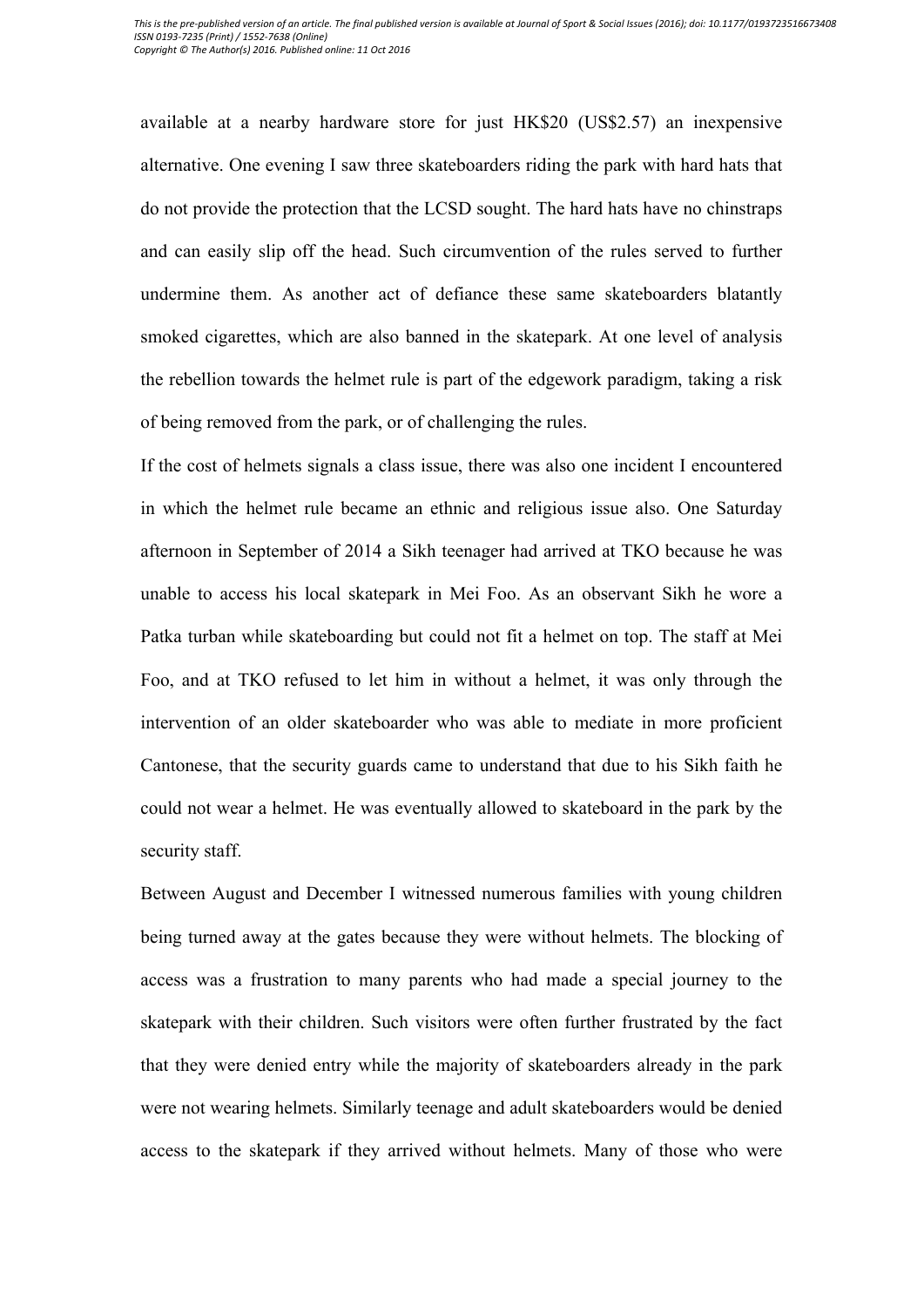being turned away were novices new to skateboarding and interested to participate precisely because of the attraction of the new park. More frequent visitors would often climb the fence to gain entry. In some instances skateboarders who were denied entry would be lent a helmet by other skateboarders as a means of access to the park. This activity ridiculed the helmet rule and the way in which it was enforced. A helmet provided access to the skatepark, but staff were unable to enforce helmet use.

Of further frustration to the skateboarders was the continued refusal of the LCSD to open up the bowl for use at the TKO skatepark. The bowl is essentially a large empty transitioned swimming pool with a maximum depth of 3.3 metres. The design is transplanted from the backyard pools of Californian suburbia. This bowl has remained cordoned off and only accessible if booked by an official organisation with insurance liability (See image 2). The LCSD deemed this feature too dangerous without training, yet provides no access to training. Skateboarders tolerated the closure of the bowl when TKO first opened as they were led to believe that the apparatus would eventually be a fully accessible part of the skatepark. However frustrations grew with the introduction of the helmet rule and the continued closure of the bowl. Why indeed did the LCSD build such a bowl if it was not for public use? Skateboarders wearing safety pads and helmets are still unable to access this feature of the skatepark making the helmet rule deeply frustrating and irrelevant to many park users. Bemused skateboarders could not grasp how they would be able to learn to use the bowl if it remained inaccessible.

**{Insert Image: 2 Closed Bowl: Author's photograph}**

**The LCSD**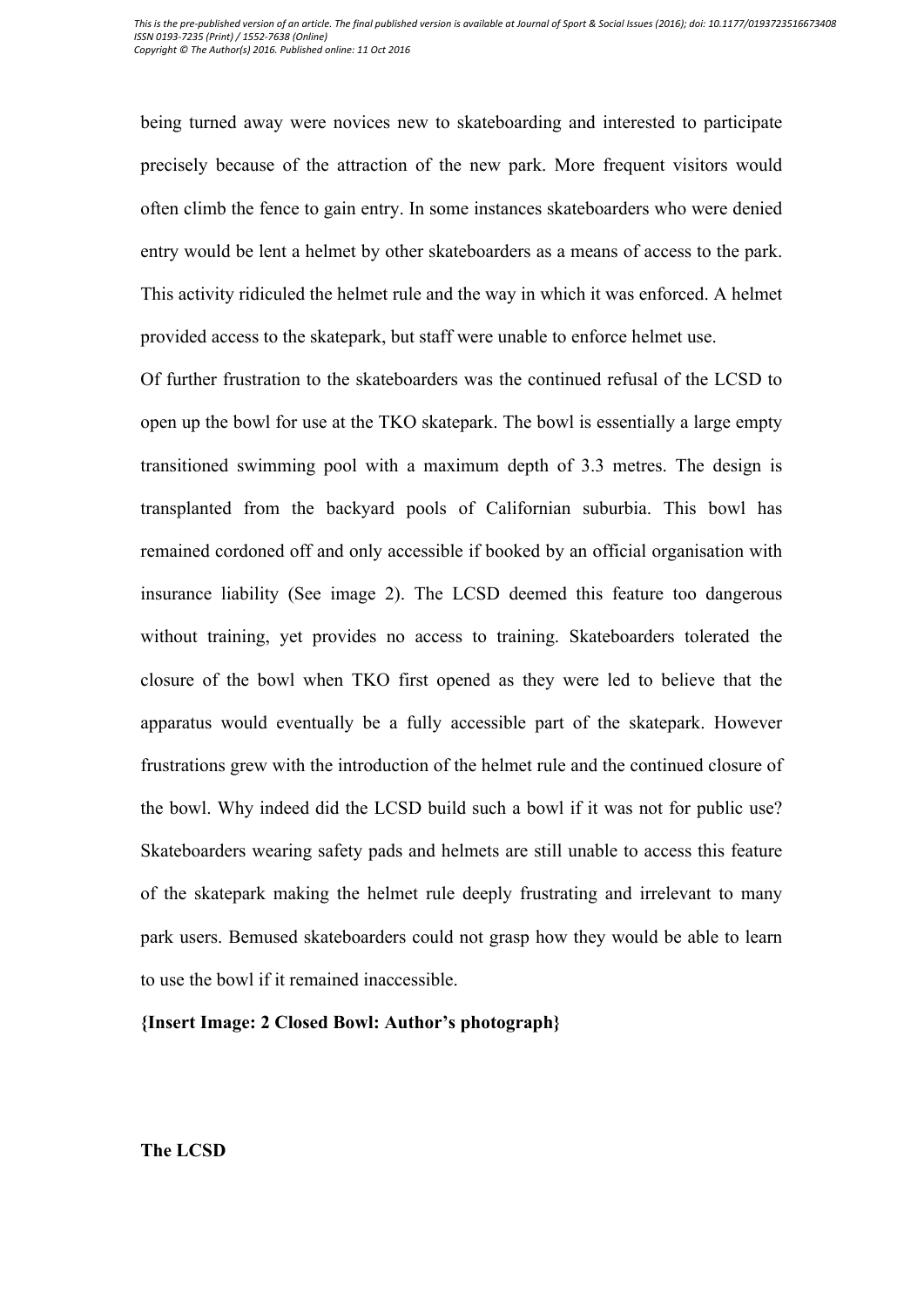I met with LCSD staff on various occasions and urged them to gain dialogue with the skateboarders. One LCSD staff member highlighted that it is a long process but the skateboarders have to be educated about the importance of wearing helmets. Despite this rhetoric no efforts have been made to educate skateboarders about helmet use and risk. The only members of staff regularly present at the TKO skatepark are security guards who have a very limited knowledge of skateboarding. In December of 2015 some skateboarders moved a rubbish bin to the top of one of the flat banks in the TKO skatepark. As one skateboarder attempted to jump over the bin a park security guard threw himself in front of the obstacle and angrily removed it. For skateboarders this type of intervention mirrored their interactions with security guards and police in the city. What senior figures in the LCSD might imagine as education translates poorly as policing. Security staffs are mediators between skateboarders and managerial rules and have a challenging and difficult job. The whole process appears hierarchical as rules have been decided upon with little to no dialogue with skateboarders. One example of the absence of understanding was the painting of a skateboard obstacle in the Mei Foo skatepark in November of 2015. Management felt the object needed to look less tatty and organised the painting of ledges that skateboarders use to grind (slide along on their axles) with sticky yellow paint. This rendered the obstacle unusable for skateboarders. One user was told that if they grinded the paint they would have to pay for the damage. The issue was quickly escalated to LCSD management who on this occasion promptly remedied the situation.

In February of 2016 some of these issues were raised in a roundtable debate between academics, the LCSD, NGOs and skateboarders at Lingnan University. The issue of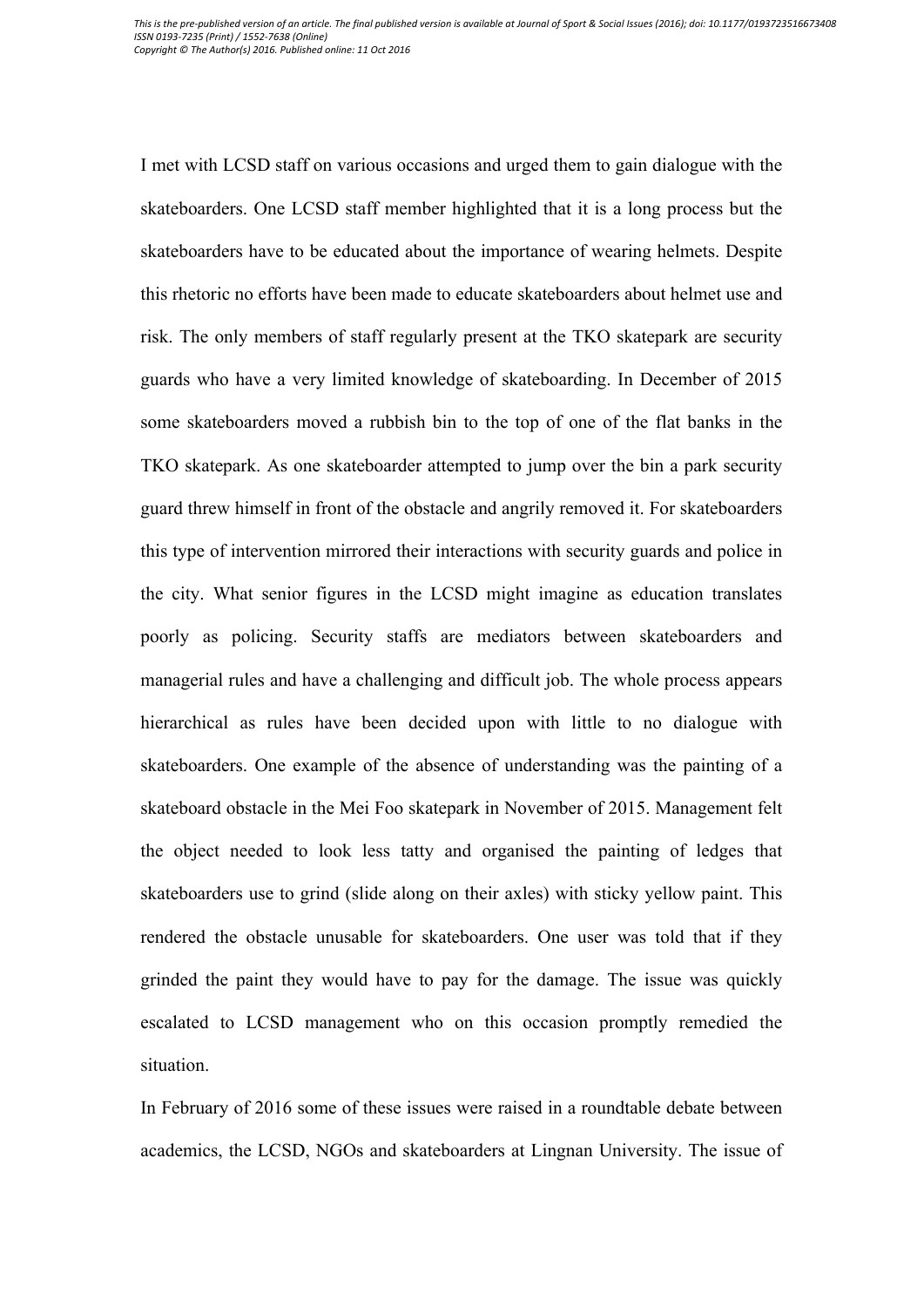risk was a continued complaint with some skateboarders arguing that the public read the rules at the TKO park and would sometimes challenge skateboarders and security staff when they see park users not wearing helmets. The question posed to the LCSD was why are these people, who do not skateboard, being listened to above and beyond skateboarders who do skateboard and actually know what they are doing? This is an argument of edgework, which asserts expertise as key skill in navigating risk. The specific issue of the TKO bowl, which has never been opened to the public, was also discussed. It was argued by some of the older skateboarders that big transitions are actually safer to use than smaller ones and that the perception of risk is misplaced. Representatives from the LCSD reported that they were primarily concerned with the public perception of risk and recognised that there were some cultural constraints about safe play that extended beyond skateparks and to children's playgrounds also. The LCSD are thus in a difficult position being responsible in one way for providing engaging facilities for healthy play and appeasing the public's very broad concerns about safety.

# **Attitudes to Helmets**

There were some very simple patterns observable at the TKO skatepark that highlighted attitudes to helmet use. Users between the ages of 12-30 were the least likely to wear helmets and although there were a few weeks where some conceded to the LCSD rules, by January of 2015 nearly all the skateboarders I encountered in this age group were not wearing helmets.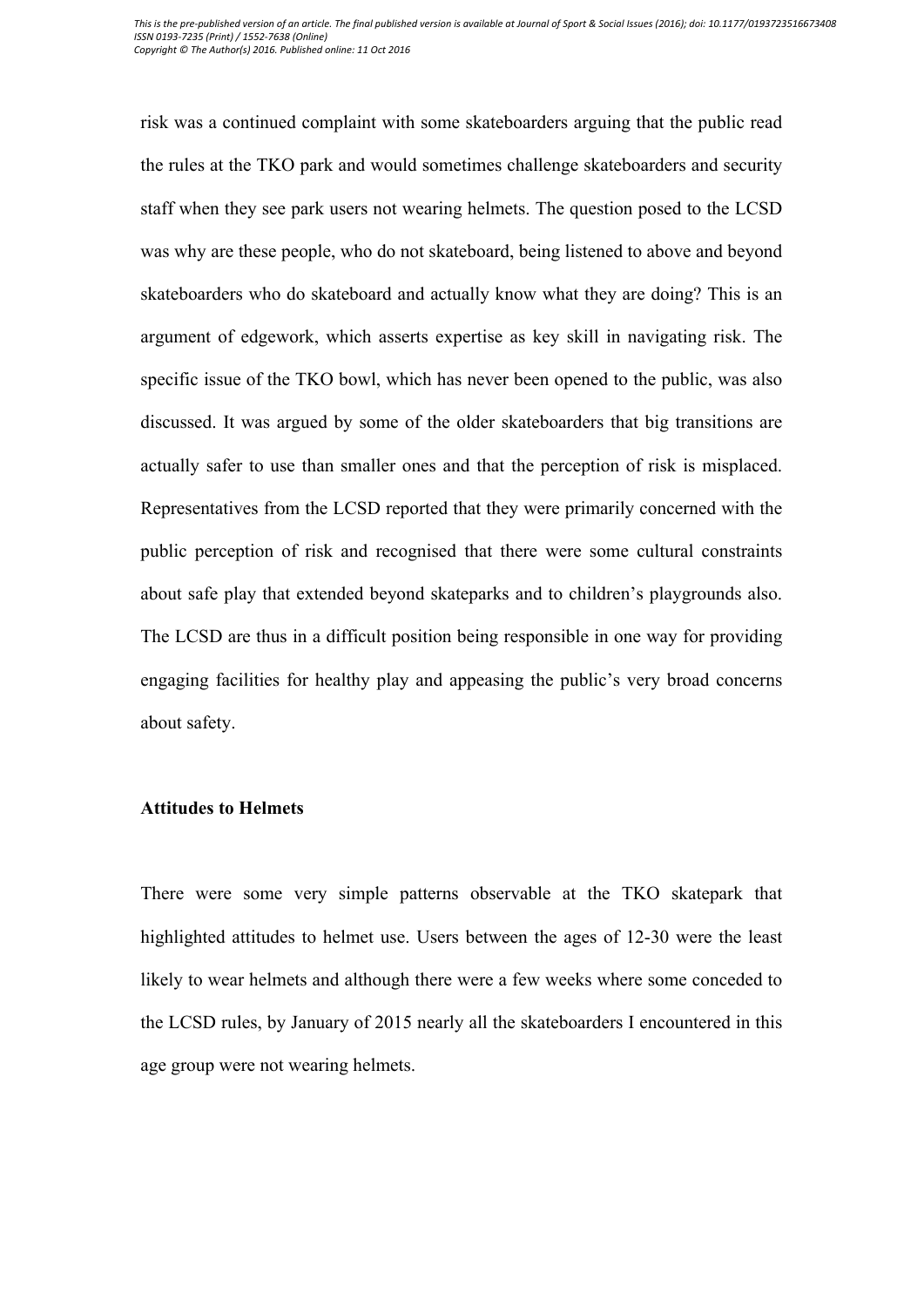The justifications given by some skateboarders for not wearing helmets were, like 13 year old Hiro, that their skill level was not advanced enough for them to be trying risky manoeuvres that required a helmet.

*Hiro: I don't like helmets. I only use one if I am trying something new, or skating something big Paul: Would you use a helmet in the combi-bowl? Hiro: I won't even skate that thing.*

Wai-yip, a 12 year old regular who began skateboarding after the opening of the TKO skatepark stated that although he had a helmet he wouldn't use it unless he was skating 'something big' and that it was too hot to wear a helmet. The issue of overheating was indeed a reality at TKO where Hong Kong summer heat averages 32°C with relative humidity of 80%.

As a simple matter of observation helmet use was more common among preteen white children, and over-30 white male skateboarders. Class and wealth may well be significant in this instance. In speaking to some of the older skateboarders they offered some pragmatic reasons behind their decision to wear a helmet, including being available for work the next day, avoiding a scolding from their wives, or simply setting an example to their children. These were some of the explanations I received from three skaters in their mid-thirties, and one who had recently turned 50. However, in three of these cases the skateboarders had returned to skateboarding after a hiatus of more than a decade, and one had just recently began to skate. In all cases they were skateboarding because of the draw of the new TKO skatepark. This group of skateboarders were distinctly different from their peers of a similar age who had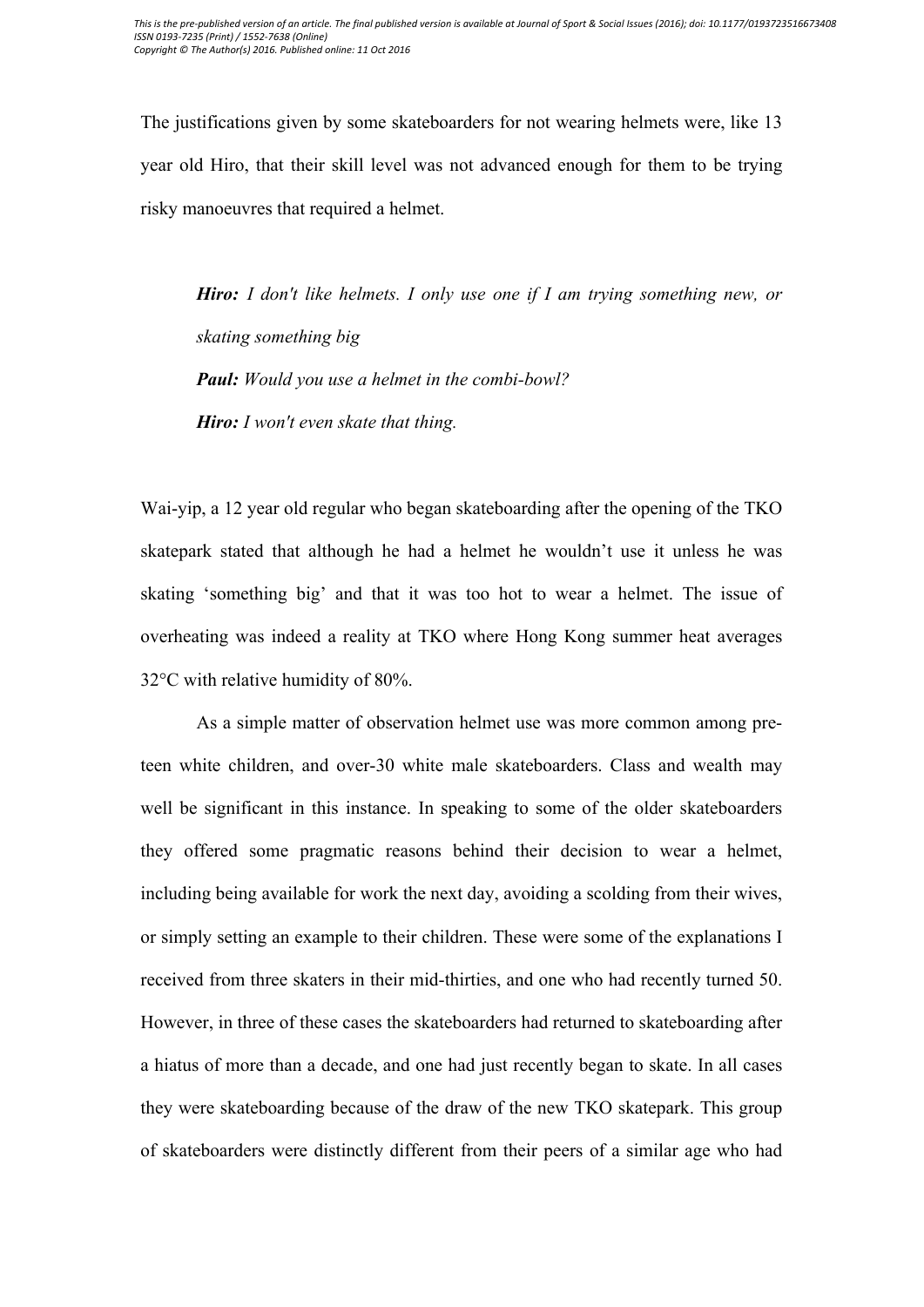never stopped skateboarding since their teen years. In the case of veteran skateboarders, attitudes to helmets were typically the same as the 12-30 age group. One 43 year old skateboarder complained that the LCSD simply didn't understand that it 'is our culture', he argued that there was greater risk of broken limbs than cracked heads and that choice is of central importance to skateboarders.

One well-respected and skilled twenty four year old skateboarder, Phil, who doesn't wear a helmet said:

*I think helmets are great, especially for building confidence in new users, however for already competent and more mature skaters I think they should have a choice whether or not to wear a helmet and skate at their own risk…Abolishing the helmet rule will also increase usage in these, currently, unused skateparks.*

A point Phil highlights is that the helmet rule had an adverse effect on the usage of certain skateparks. This presented the LCSD with a problematic scenario, more and more skateboarders were using unstaffed parks with no helmet rules, and were also congregating en masse in the street to skateboard late into the night. Skateparks specifically designed for skateboarders funded with public money were being shunned. Unlike much skatepark construction that happens in the United States and UK, the Hong Kong skateparks were constructed and designed with little input or cooperation with local skateboarders. As a result skateboarders do not identify a sense of ownership with the parks that has been integral to the success of skateparks elsewhere (Jenson et al 2012). This pattern presents as another feature of audit culture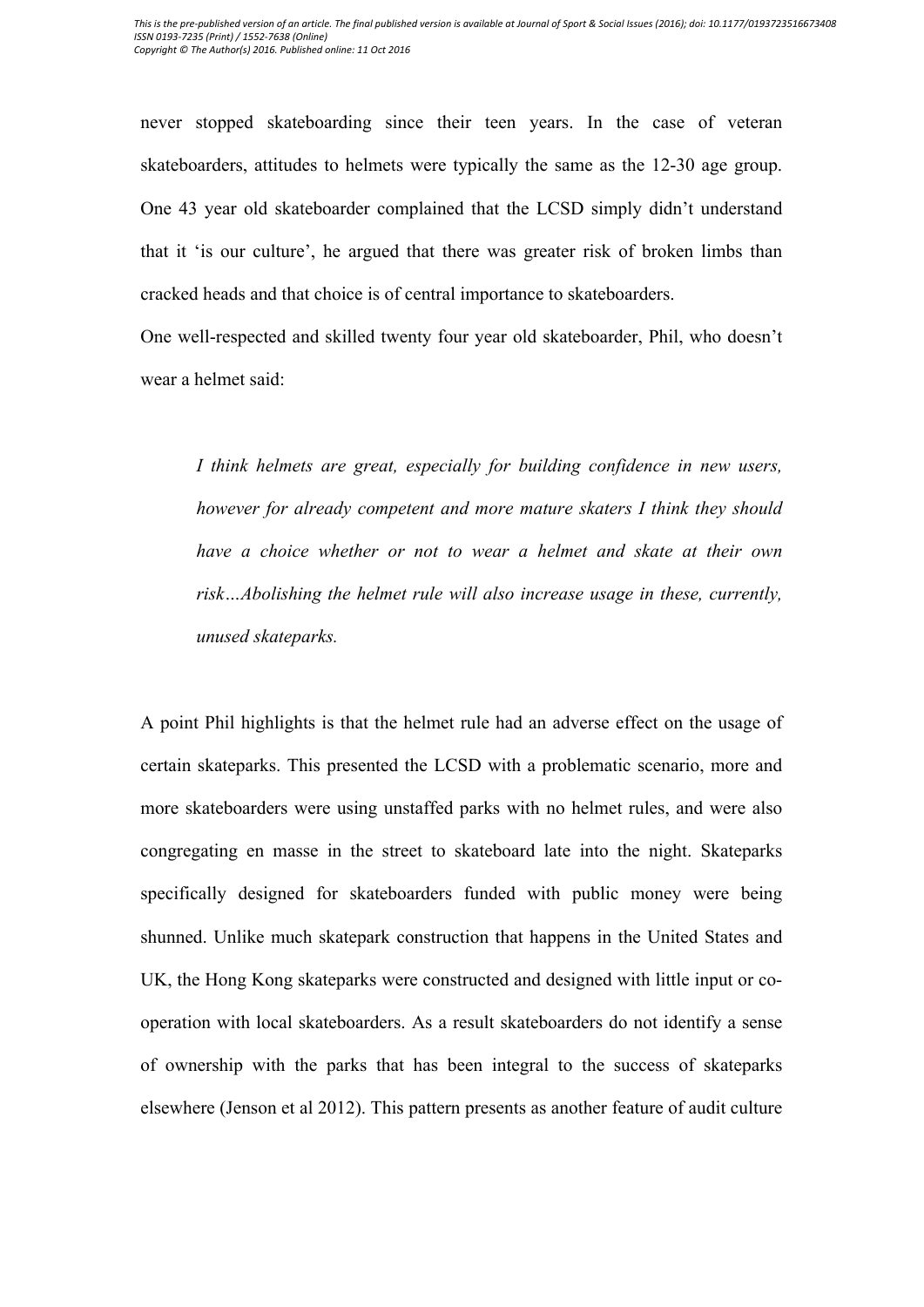where power and control is centralised in governance and not shared with stakeholders.

By April of 2015 there were reports in the local press that skateboarders were performing high speed runs on underused parts of the highway and that they ran the risk of collisions with cars (The Sun 2015). The paradox of this scenario is that those skateboarders wore helmets, whilst the majority of those that used the controlled environment of the TKO skatepark chose not to.

The element of choice is a clear feature of the argument of those who choose not to wear helmets. One 18 year old respondent spoke to me via Facebook and stated:

*It's the fact that there is a park that we can't use because somebody who doesn't know skateboarding, doesn't do it with us, tells us what to wear for OUR protection. It is important to be sensible and try things within your abilities, but that's common sense for most people. I think what I'm trying to say is: we know when we actually need a helmet.*

Gary, an American skateboarder in his early twenties highlighted the issue of choice and control in an argument with LCSD staff on a Saturday afternoon in December 2014. Arriving in the park with two friends he made his way directly to the bowl that was cordoned off in the corner of the park. He moved some paraphernalia in order to skate the bowl and managed to ride undisturbed for no more than two minutes before an LCSD guard came over and asked him to stop. Gary responded angrily to the guard shouting 'this is what I do. I do this every day.' Moving to the open and accessible combi-bowl part of the skatepark Gary continued to skate as the LCSD guard returned to complain that Gary was not wearing a helmet. At this point Gary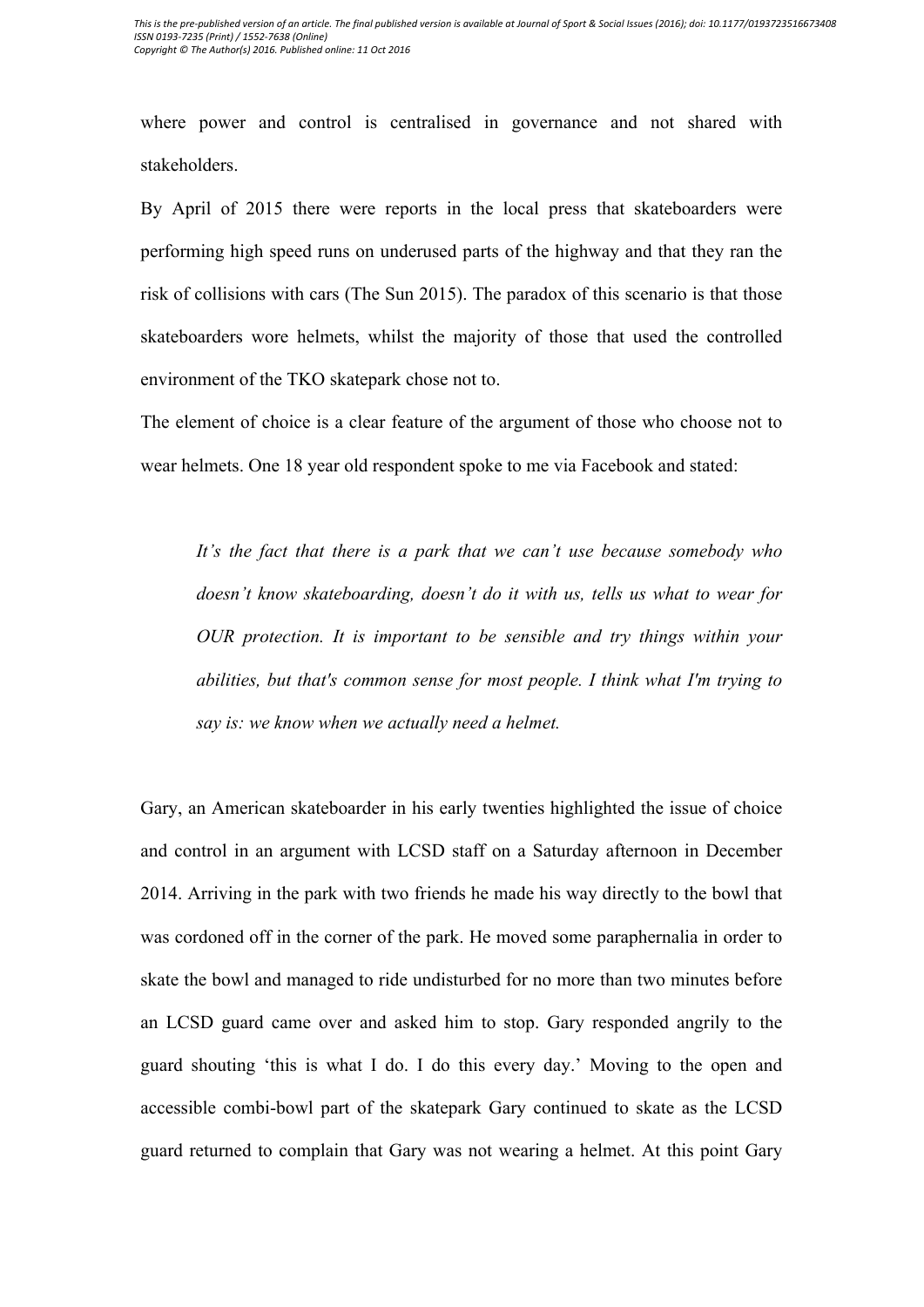once again got angry and shouted at the guard 'I'm not going to fall off. This is what I do. You will fall off, you skate the board' and he threw his board to the ground and asked the LCSD guard to skate it. The guard flatly refused to try the board to which Gary shouted 'exactly – then leave us alone.' Gary's behaviour appeared aggressive and an overreaction to the circumstances, yet it replicates Lyng's (1990) argument that edgework practitioners believe in their own competence and think little of the opinions of those who are not edgeworkers. The issue of control is central here and manifests as a disconnection between both parties.

# **Conclusion**

The comments from skateboarders echo the importance of control. As edgeworkers they believe they know their own abilities and have little respect for rules generated by non-skaters. In contrast the LCSD also seek control through the management of rules to which they ask their subordinates to enforce, and also through the appeasement of public perceptions of risk. These are culturally biased and it appears that the Hong Kong public sees skateboarding as much more dangerous than the popular weekend activity of ice skating that takes place in shopping malls throughout the territory. The fact that ice skaters are strapped into their skates and wear no helmets is somehow accepted as normal while skateboarding continues to be treated as abnormal.

However, the focus of this paper is to highlight that helmet use remains one of the key contested issues in the remarkable rise in the popularity of skateboarding. Skateboarders are clearly edgeworkers but the issue of risk is arguably less important to skateboarders than the issue of control. As existing research has shown (Borden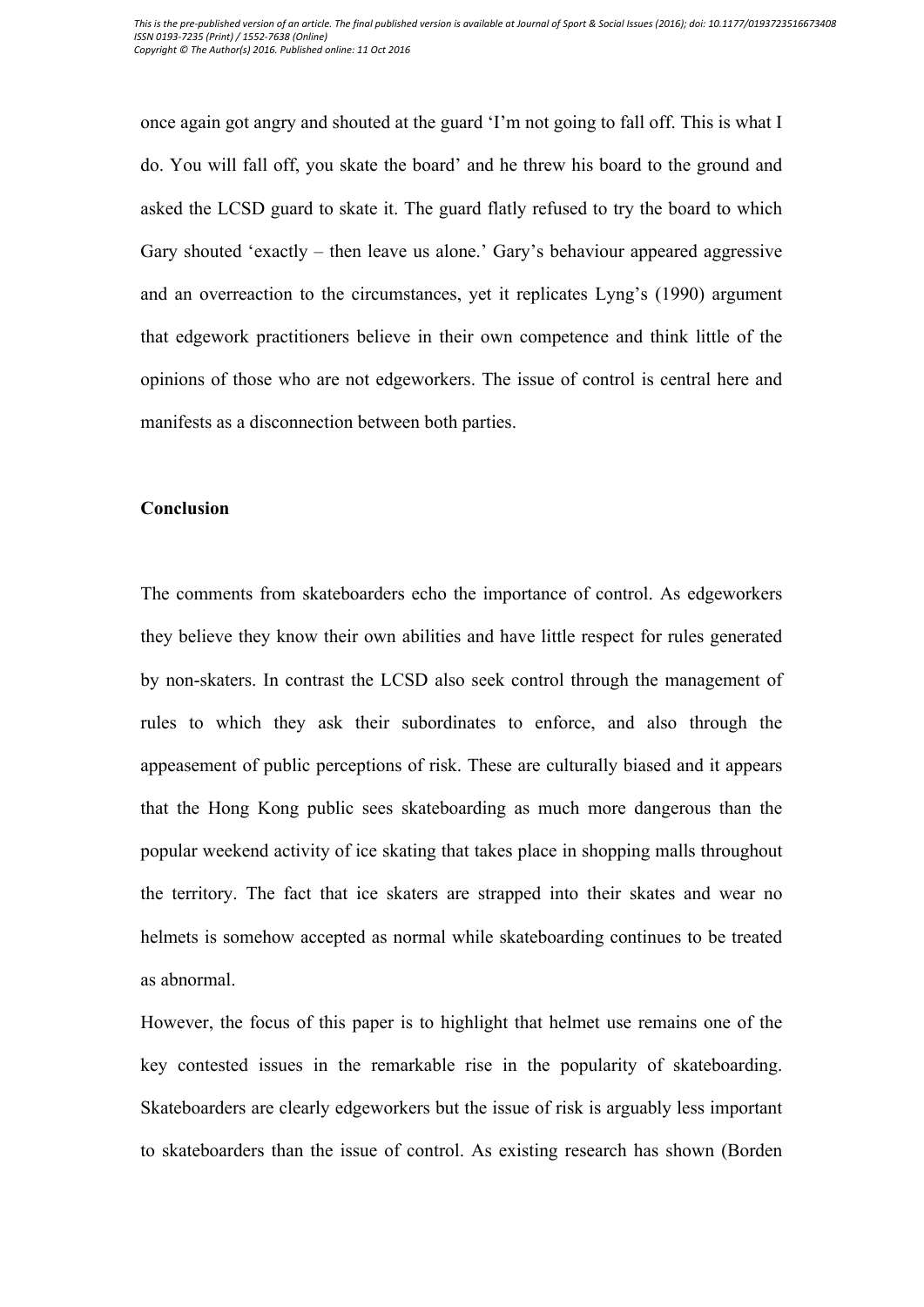2001, Beal and Weidman 2003, Yochim 2010) skateboarders seek physical control over their boards, bodies, and urban space while also pursuing some level of creative and commercial control over the broader culture of skateboarding. Helmet use is thus not simply another issue in skateboarding but a symbol of control and authenticity.

What must be clarified in conclusion is that skateboarding, despite its popularity, is a site of various conflicts surrounding control. Skateboarding has become ideologically celebrated for its work ethic, individuality, and creativity. Yet inherent in the freedom of such neo-liberal ideals is risk. Audit culture is thus the resistance to creative freedom. As skateboarders require increasing partnerships with governments and big businesses as a method to secure more facilities to gain greater security in earning a living through skateboarding, they must additionally share how skateboarding is controlled. Skateboarders themselves audit facilities, brands, and other skateboarders as authentic and cast a critical eye over how skateboarding is represented. I argue that the future of skateboarding will be representative of these various forms of audit and control, of which the issue of helmet use will remain a contested feature representative of who really has control of skateboarding.

## **References**

Alley, B. (2011). JT Aultz UPDATE. *Transworld Skateboarding*. Retrieved from http://skateboarding.transworld.net/news/thoughts-prayers-for-jtaultz/#lXx0188hBy64BF16.97

Alley, B. (2015). JT Aultz. *Transworld Skateboarding*. Retrieved from http://skateboarding.transworld.net/photos/jt-aultzinterview/#X1xvrkJMR44hJdjB.97

Attencio, M., Beal, B., & Wilson, C. (2009). The distinction of risk: urban skateboarding, street habitus and the construction of hierarchical gender relations. *Qualitative Research in Sport and Exercise* 1 (1): 3-20.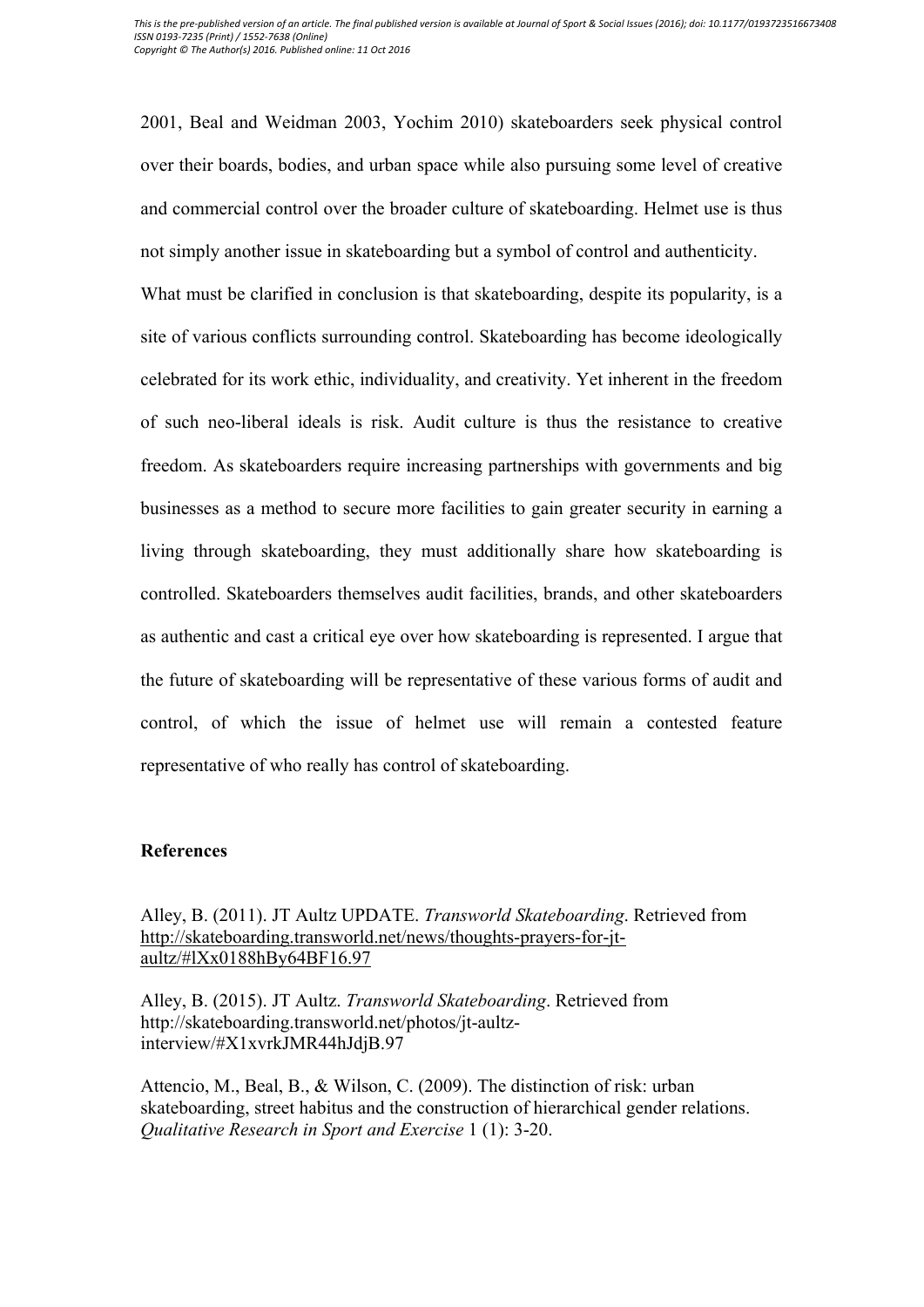Baker, A. (2004). Law requires children to wear helmets while skateboarding*.* In: *The New York Times*. Retrieved from http://www.nytimes.com/2004/11/25/nyregion/lawrequires-children-to-wear-helmets-while-skateboarding.html? r=0

Baker, J. (2014). Kids ignoring safety messages about wearing helmets while riding bikes, scooters and skateboards. *Daily Telegraph*. Retrieved from http://www.dailytelegraph.com.au/news/nsw/kids-ignoring-safety-messages-aboutwearing-helmets-while-riding-bikes-scooters-and-skateboards/story-fni0cx12- 1227002609895

BBC News. (2013). Guernsey skate park compulsory helmet rule expanded. *BBC News*. Retrieved from http://www.bbc.com/news/world-europe-guernsey-24381646

BBC Sport .(2015). Olympics: Skateboarding & surfing among possible Tokyo 2020 sports. *BBC News*. Retrieved from http://www.bbc.com/sport/olympics/34337877

Beal, B. and Weidman. L. (2003). Skateboarding and authenticity. Rinehart, R. & Snyder, S. (eds.,) *To the Extreme* (pp. 337-352). New York: State University of New York Press.

Beck, U. (1992). *Risk society: towards a new modernity*. London: Sage.

Borden, I. (2001). *Skateboarding, space and the city: Architecture and the body*. Berg: New York.

Borden, I. (2015). Moving through the public realm: From automobile driving to skateboarding. Public Lecture at Hong Kong University Department of Architecture, February 27.

Brown, M. (2014). The Rom, Hornchurch, becomes first skatepark in Europe to get listed status. *The Guardian*. Retrieved from http://www.theguardian.com/culture/2014/oct/29/the-rom-hornchurch-first-skateparkeurope-listed-status.

Burke, T. (2013). ESPN still doesn't require X Games competitors to wear safety equipment. *Deadspin*. Retrieved from http://deadspin.com/espn-still-doesnt-requirex-games-competitors-to-wear-509052229

Clemmitt, M. (2009). Extreme sports: are they too dangerous? *CQ Researcher* 19 (13): 297-317.

Concrete Disciples (2015). Skatepark radius maps. Retrieved from http://www.concretedisciples.com/index.php?option=com\_ireviews&view=category &Itemid=737

Donnelly, M. (2006). Studying extreme sports: beyond the core participants. *Journal of Sport and Social Issues*, 30 (2): 219-224.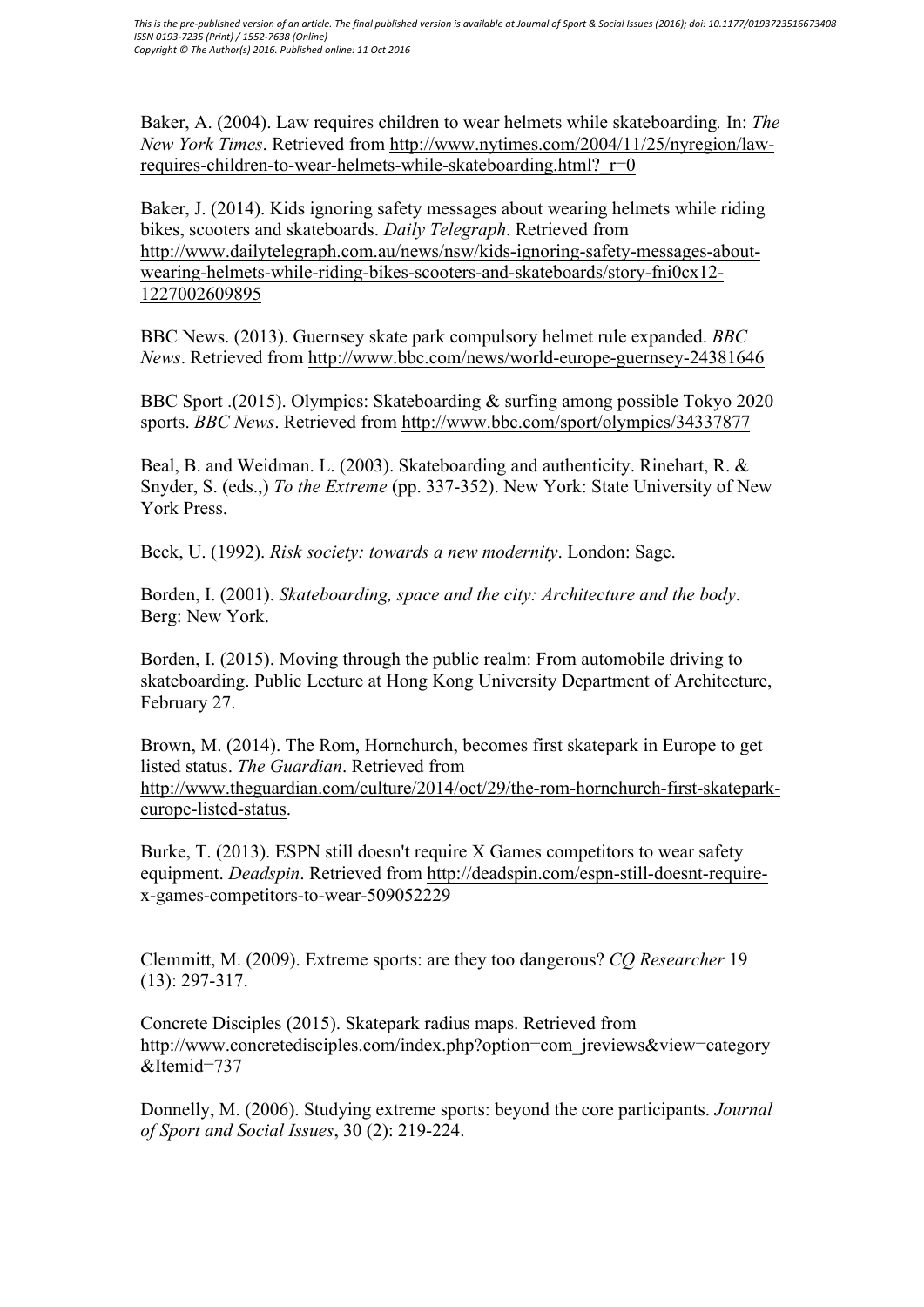Dumas, A. & Laforest, S. (2009). Skateparks as a health resource: are they as dangerous as they look? *Leisure Studies*, 28 (1): 19-34.

Everett, W.W. (2002). Skatepark injuries and the influence of skatepark design: a one year consecutive case series. *The Journal of Emergency Medicine*, 23 (3): 269-274.

Faure, C.E. & Moffit, D.E. & Schiess, K. (2015). Concussion law compliance: The allocation of time, resources, and money in a rural western state. *American Secondary Education*, 441 (1): 5-27.

Garcia, G. (2015). Helmet safety revisited after teen critically injured in skateboard accident. *Khon 2*. Retrieved from http://khon2.com/2015/01/19/helmet-safety-revisited-after-teen-critically-injured-inskateboard-accident/

Giddens, A. (1991). *The consequences of modernity*, Cambridge: Polity.

Hanlon, T. (2009). *The sports rule book*. Human Kinetics: Champaign Illinois.

Harvey, D. (1989). *The condition of postmodernity*, Oxford: Blackwell.

Harvey, D. (2005). *A brief history of neoliberalism*. Oxford: Oxford University Press.

Hills, M. (1994). The rule of law and democracy in Hong Kong-comparative analysis of British liberalism and Chinese socialism. *Murdoch Unviersity Electronic Journal of Law*, 1(2). Retrieved from http://www.murdoch.edu.au/elaw/issues/v1n2/hills12.html

Holmwood, J. (2010). Sociology's misfortune: disciplines, interdisciplinarity and the impact of audit culture. *The British Journal of Sociology*, 61 (4): 639-658.

Hong Kong Government. (2014). *The facts*. Retrieved from http://www.yearbook.gov.hk/2014/en/pdf/Facts.pdf

Howell, O. (2008). Skatepark as neoliberal playground: Urban governance, recreation space, and the cultivation of personal responsibility. *Space and Culture*, 11 (4): 475- 496.

Jenkem Staff (2014). Clip of the month: Videos. *Jenkem Magazine*. Retrieved from http://www.jenkemmag.com/home/2014/03/12/ian-mackaye-on-skateboarding-is-amust-watch/

Jenson, A., Swords, J. & Jeffries, M. (2012). The Accidental Youth Club: Skateboarding in Newcastle-Gateshead. *Journal of Urban Design*, 17 (3): 371-388.

Katz, J. (2013). Why I wear a helmet. Retrieved from https://www.youtube.com/watch?v=\_pVWzDeVfZU

Kelly, D. M., S. Pomerantz and D. Currie (2006). Skater girlhood and emphasized femininity: 'you can't land an ollie properly in heels'. *Gender and Education* 17(3):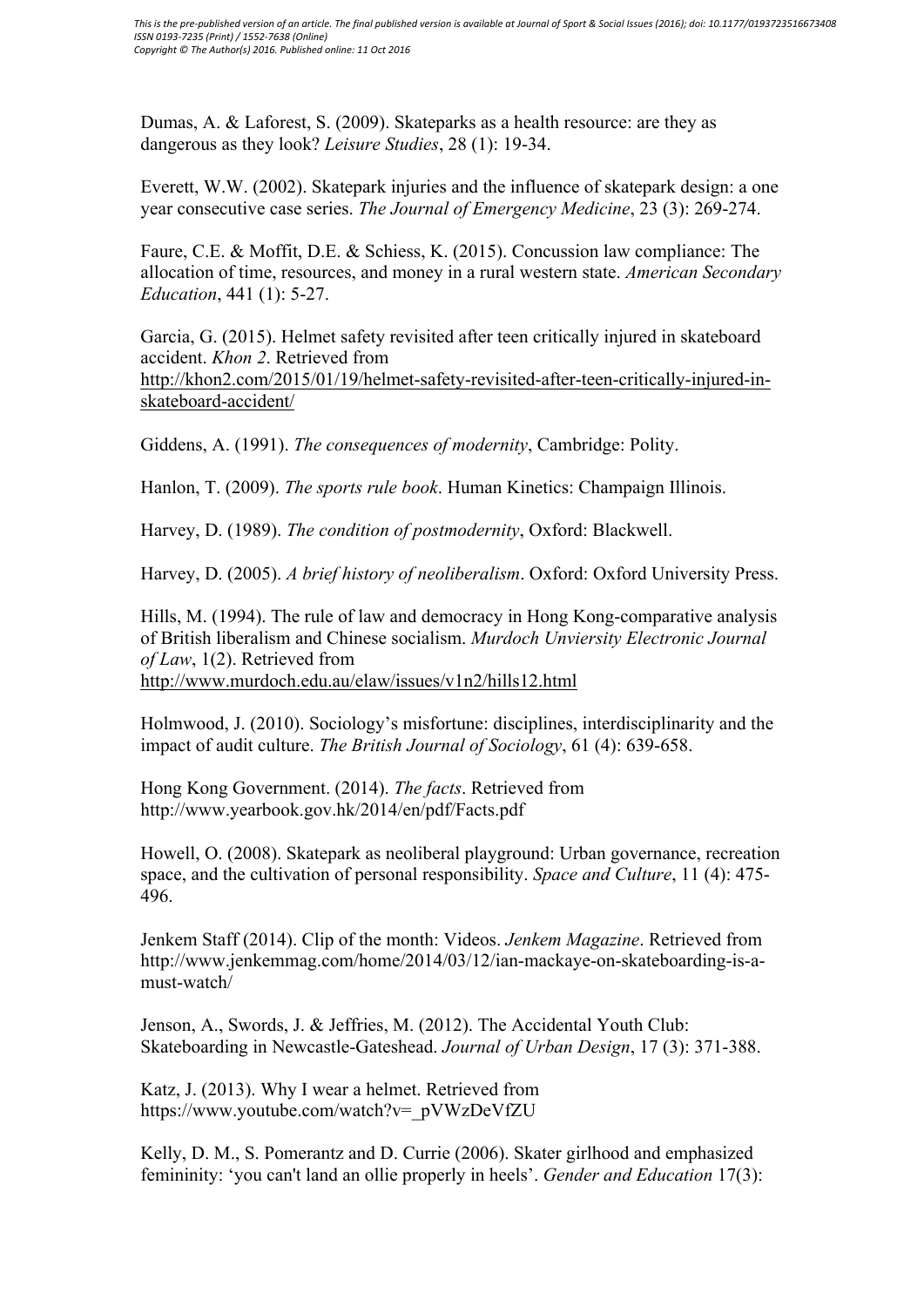# 229-248.

Kerr, C. (2015). Meet the Youtube Stars that are Disrupting Skateboarding. *Jenkem*. Retrieved from http://www.jenkemmag.com/home/2015/04/24/meet-the-youtubestars-that-are-disrupting-skateboarding/

Kipnis, A. B. (2008). Audit cultures: neoliberal governmentality, socialist legacy, or technologies of governing? *American Ethnologist*, 35 (2): 275-289.

Kingpin Skateboarding Europe. (2013). Quantum Leaps: Sam Beckett, issue 116, August. pp. 56-71.

Lombard, K.J. (2010). Skate and create/skate and sestroy: The commercial and governmental incorporation of skateboarding. *Continuum: Journal of Media and Cultural Studies*, 24(4): 475-488.

LCSD (2014). Press release: Park at Hong Kong Velodrome to add green space. Retrieved from http://www.lcsd.gov.hk/en/ppr\_release\_det.php?id=6926

Lupton, D. (2013). *Risk*. London: Routledge.

Lyng, S. (1990). Edgework: A social psychological analysis of voluntary risk taking. *American Journal of Sociology* 95 (4): 851-886.

Lyng, S. (2005). Edgework and the risk-taking experience. In: Lyng S. (ed.,) *Edgework: The Sociology of Risk Taking* (pp.3-14). London: Routledge.

McCormack, D. (2012). Put a helmet on her, moron!': Tony Hawk takes daughter skateboarding with no helmet then responds to social media backlash. Retrieved from http://www.dailymail.co.uk/news/article-2250097/Put-helmet-moron--Tony-Hawktakes-daughter-skateboarding-helmet-responds-social-media-backlash.html

McNamara, C. (2006). Skateboard god: About 10 concussions so far. *Chicago Tribune*. Retrieved from http://articles.chicagotribune.com/2006-07- 30/features/0607300270\_1\_skateboard-parking-lot-spin

Mafai525324 (2012) Skateboarding HK 70s'.mpeg. Retrieved from https://www.youtube.com/watch?v=52mPu4v8PDI

Mike V Show. (2015). Episode 2: going forward. Retrieved from http://themikevshow.com/episode-2-going-forward/

Miller, W.J. (2005). Adolescents on the edge: the sensual side of delinquency. In: Lyng S (ed) *Edgework: The Sociology of Risk Taking* (pp.153-171). London: Routledge.

Networkskate. (2011). JT Ault: Behind the Slam. In: *NetworkSkate*. Retrieved from http://blog.networkskate.com/2011/12/jt-aultz-behind-slam.html

Nieratko C. (2015). Mike Vallely talks Real Street. *X Games ESPN*. Retrieved from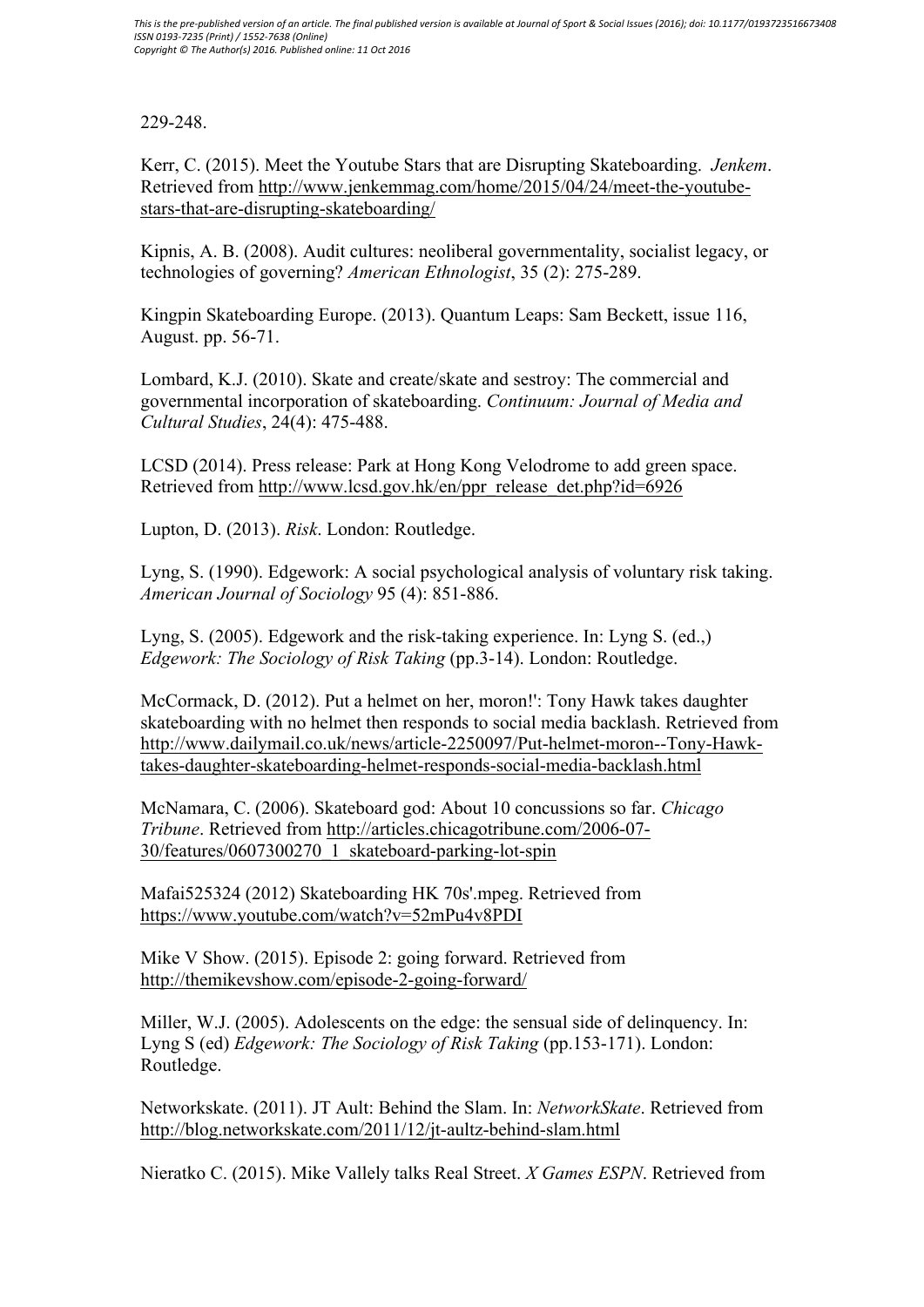http://xgames.espn.go.com/xgames/home/article/13113429/mike-vallely-discusses-xgames-real-street-video-section

Quinn, B. (2016). UK health experts call for ban on tackling in school rugby. *The Guardian*. Retrieved from http://www.theguardian.com/education/2016/mar/02/ukhealth-experts-call-for-ban-on-tackling-in-school-rugby

Schutt, R.K. (2004). *Investigating the social world: the process and practice of research,* 4th edn, Pine Forge Press, Thousand Oaks, Calif.

Sedo, T. (2010). Dead-stock Boards, Blown-out Spots, and the Olympic Games: Global Twists and Local Turns in the Formation of China's Skateboarding Community, In: Rethmann, P. Szeman, I. and Coleman W. (eds.,) *Cultural Autonomy: Frictions and Connections.* (pp.257–82). Vancouver, British Columbia: University of British Columbia Press.

Sharma V.K., Rango, J., Connaughton, A.J., Lombardo, D.J., & Sabesan, V.J. (2015). The Current State of Head and Neck Injuries in Extreme Sports. *The Orthopaedic Journal of Sports Medicine* 3 (1): 1-5.

Shreddit. (2015). How does r/skateboarding view Revenge/Revive ? Retrieved from https://www.reddit.com/r/skateboarding/comments/352fue/how\_does\_rskateboarding view revengerevive/

Simon, J. (2005). Edgework and insurance in risk societies: some notes on Victorian lawyers and mountaineers. In: Lyng S (ed.,) *Edgework: The sociology of risk taking*. (pp.203-226) London: Routledge.

Solo Skateboard Mag. (2015). Rowan Zorilla interview. Retrieved from http://soloskatemag.com/rowan-zorilla-interview/?lang=en

Surfer Today. (2015). Surfing and skateboarding shortlisted for Tokyo 2020. Retrieved from http://www.surfertoday.com/surfing/11893-surfing-and-skateboarding-shortlisted-fortokyo-2020

The Skateboard Mag. (2015). In words: Nick Tucker, issue 133. Retrieved from http://theskateboardmag.com/in-words-nick-tucker/

The Sun. (2015). 滑板狂迷車路玩命 (Crazy Skateboard Fans Road Race). Retrieved from http://the-sun.on.cc/cnt/news/20150407/00405\_001.html

Thorpe, H. (2014). *Transnational Mobilities in action sport cultures*, London: Palgrave.

Thorpe, H. & Rinehart , R. (2012). 'Action sport NGOs in a neo-liberal context: the cases of Skateistan and Surf Aid International', *Journal of Sport and Social Issues*. 37 (2): 115-141.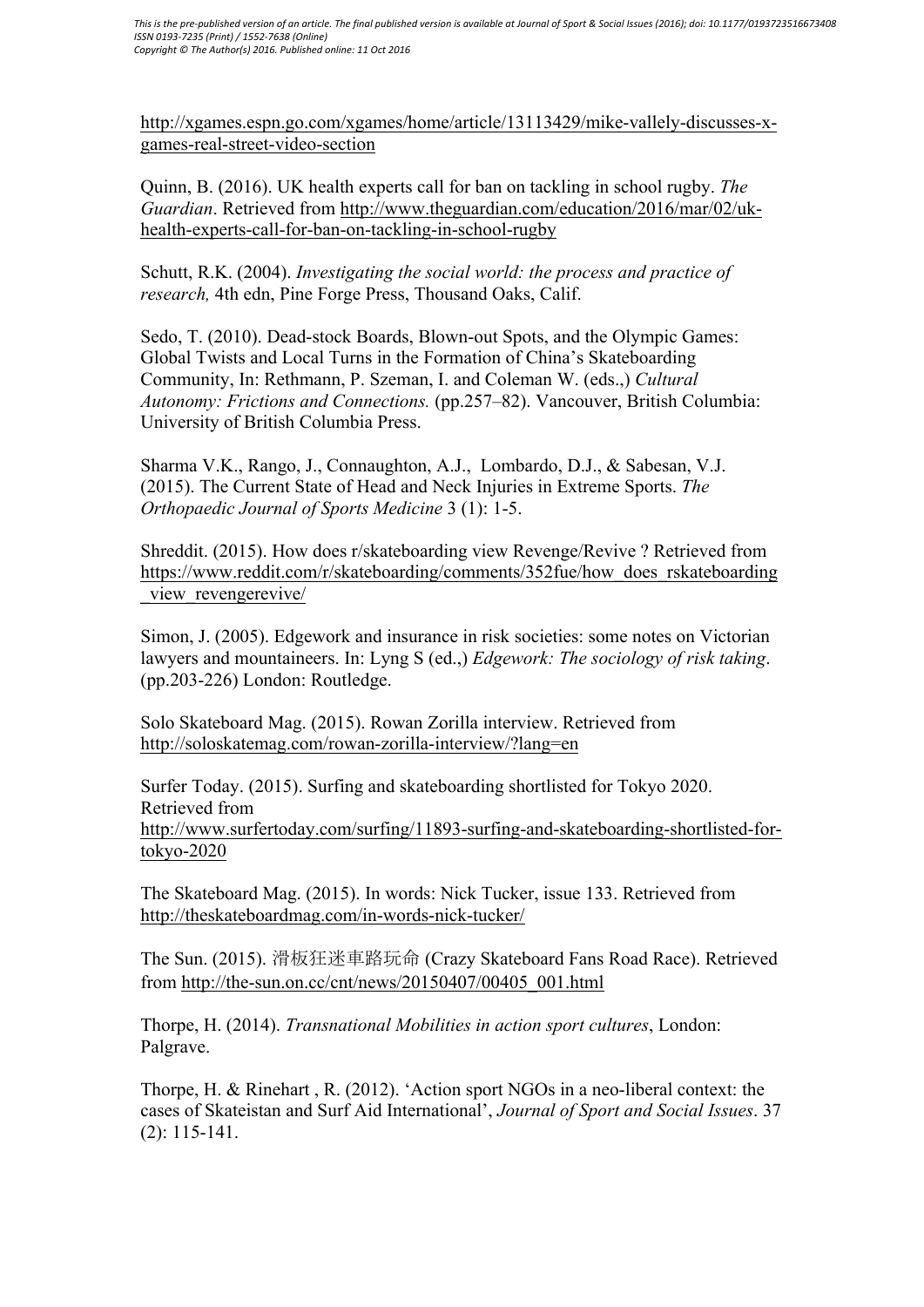Thrasher. (2014a). Marc "Shockus" Delellis - RIP in Peace. Retrieved from http://www.thrashermagazine.com/articles/marc-shockus-delellis-rip-in-peace/

Thrasher. (2014b). Thrasher Radio: Ep. 31 Raney Beres. Retrieved from http://www.thrashermagazine.com/articles/thrasher-radio-ep-31-raney-beres/

Thrasher (2015). issue 419.

Rosenberg, C. (2016). 'Are we a ticking time bomb?' BMX riders face up to dangers of CTE. *The Guardian.* Retrieved from https://www.theguardian.com/sport/2016/may/27/bmx-racers-cte-head-trauma-davemirra

Roy, A. (2016). 'The road back: Raney Beres returns', *Thrasher,* issue 431, pp 86-95.

Transworld Skateboarding (2014) CDC report supports more skateparks. Retrieved from http://skateboarding.transworld.net/news/cdc-report-supports-skateparks/

Transworld Skateboarding (2015) *Transworld Skateboarding* 33 (7).

Vice Sports (2015). China's skateboarding revolution, Retrieved fro https://www.youtube.com/watch?v=VFrxFeIYAVc&feature=youtu.be

Wharton, D. (2015). Some skateboarders want no part of the Olympics. *Los Angeles Times*. Retrieved from http://www.latimes.com/sports/sportsnow/la-sp-snskateboarders-no-olympics-20151012-story.html

Wheaton, B. (2013). *The cultural politics of lifestyle sport*. New York: Routledge.

Wheaton, B. & B. Beal (2003). Keeping it real': Subcultural media and the discourses of authenticity in alternative sport. *International Review for the Sociology of Sport* 38(2): 155-176.

Winkley, L. (2014). Well-known skater dies of skateboarding injury. *The San Diego Union-Tribune*. Retrieved from http://www.sandiegouniontribune.com/news/2014/oct/08/skater-killed-skateboardrobb-field-skate-park/

Woo, P. (2014). Skater goes chic in China: Vans taps into Chinese Creative Class, *Jing Daily*. Retrieved from https://jingdaily.com/skater-goes-chic-in-china-vans-tapsinto-chinese-creative-class/

Woolley, H., Hazelwood, T. & Simkins, I. (2011). Don't skate here: exclusion of skateboarders from urban civic spaces in three northern cities in England, *Journal of Urban Design*, 16(4): 471-487.

Yochim, E. (2013) *Skate life: Re-imagining white masculinity*, Ann Arbor: University of Michigan Press.